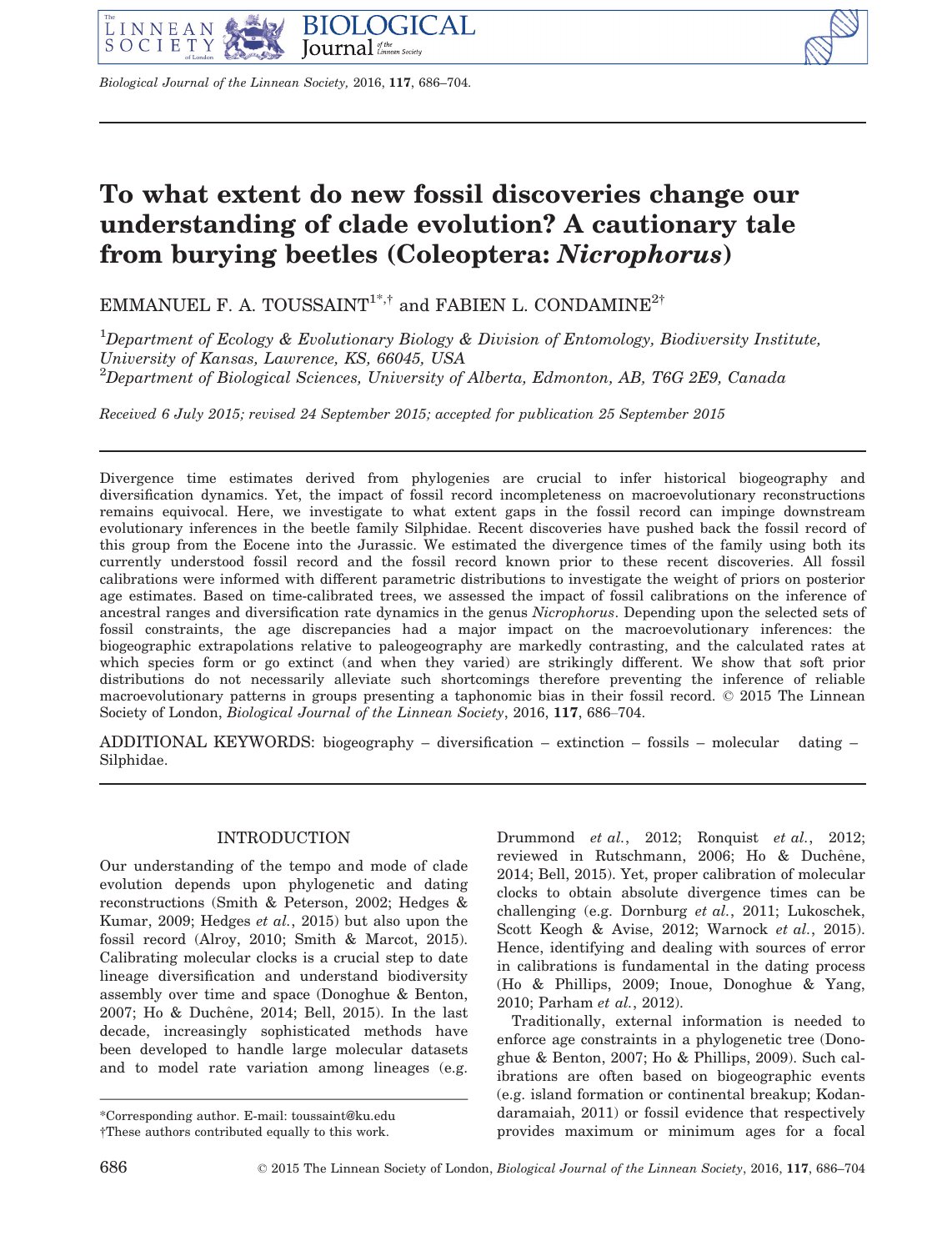clade (Donoghue & Benton, 2007; Ho & Phillips, 2009; Parham et al., 2012). When relying on the fossil record, dating analyses are sensitive to the incompleteness of the fossil record, referred to as the taphonomic bias (e.g. Smith & Peterson, 2002; Dornburg et al., 2011). To accommodate the biases imposed by the fossil record, several methods implementing relaxed-clock models have been introduced (Yang & Rannala, 2006; Sanders & Lee, 2007; reviewed in Ho & Phillips, 2009). To mitigate the impact of potential errors in calibration choice, Yang & Rannala (2006) introduced the concept of soft bounds where a nonzero probability is assigned to ages found beyond specified bounds. The most recent methods, as implemented for instance in BEAST (Drummond et al., 2006, 2012) and MrBayes (Ronquist et al., 2012), allow the specification of distribution priors on targeted nodes in the tree (Sytsma, Spalink & Berger, 2014). The use of parametric distributions offers a greater flexibility and can theoretically provide a means to take into account the taphonomic bias (Dornburg et al., 2011).

When it comes to dating a phylogenetic tree, evolutionary biologists may wonder to what extent an incomplete fossil record can render divergence time estimation spurious. Indeed, the fossil record is susceptible to only reflect tracks of a lineage evolution biased towards the Present (Lu, Yogo & Marshall, 2006). The probability of fossil preservation increases toward the Present, and large gaps often artificially truncate the distribution of lineages at deeper time scales (e.g. Romer's gap, Garrouste et al., 2012). Numerous taxonomic groups have a fossil record highly concentrated into Cenozoic deposits (e.g. butterfly and moths, Sohn, Labandeira & Davis, 2015), which in turn might suggest a Cenozoic origin for many clades. As a result, macroevolutionary inferences may be severely biased by a truncated fossil record (Dornburg et al., 2011). Recently, numerous fossil discoveries from Jurassic and Cretaceous beds in China, have pushed back in time the origin of well documented clades such as non-avian dinosaurs (e.g. Zhang et al., 2008; Choiniere et al., 2010; Xu, Zheng & You, 2010; Xu et al., 2015), mammals (e.g. Yuan et al., 2013; Zhou et al., 2013; Meng et al., 2015), or birds (e.g. Hu et al., 2009; Xu et al., 2011). Among invertebrates, several fossil discoveries were also made in the past decade (e.g. Kirejtshuk et al., 2010) but probably with lesser scientific impacts than in vertebrate groups (but see Garrouste et al., 2012; Huang et al., 2012, 2013; Nel et al., 2013). Among the most astonishing fossils to be discovered recently is the golden orb-weaver spider from the Middle Jurassic of China (Selden, Shih & Ren, 2011). This new fossil pushed back the origin of the cosmopolitan genus Nephila by 130 Myr, from the Miocene (Su et al., 2011) to the Jurassic. These discoveries were paramount to our understanding of temporal origins, but also tempo and modes of diversification, character evolution or biogeographic histories (e.g. Luo, 2007; Lee et al., 2014; Brusatte et al., 2015). Yet, the extent to what taphonomic biases (incomplete fossil record) hamper macroevolutionary discussions drawn from phylogenetic studies has been largely overlooked.

Invertebrate clades are generally much older than vertebrate clades of the same taxonomic rank and thus provide a unique window to apprehend much older macroevolutionary patterns and processes (Hedges et al., 2015). An important recent fossil discovery for insects was made in carrion beetles (Coleoptera: Silphidae) (Cai et al., 2014). The family Silphidae notably comprises the subfamily Nicrophorinae including the charismatic Nicrophorus burying beetles (68 described species), as well as the two other genera *Ptomascopus* (four species) and Eonecrophorus (one species) (Sikes, Madge & Newton, 2002; Sikes, Madge & Trumbo, 2006). The existence of Silphidae in the Jurassic has already been invoked (e.g. Beutel & Leschen, 2005), but in most cases these fossils were likely poor taxonomic assignations, partly due to the fact that the contours of the family were blurry (Grebennikov & Newton, 2012). Therefore, silphids were long thought to have originated and diversified in the Cenozoic (Flach, 1890; Sikes & Venables, 2013). Until recently, their fossil record traced back to the late Eocene (Florissant bed, USA). Recent discoveries from China fossil rock beds in the Yixian formation (Early Cretaceous, Aptian-Berrenian, 121.0–125.0 Mya, Chang et al., 2009) and in the Daohugou beds (Middle Jurassic, Oxfordian, 157.3–163.5 Mya, Wang et al., 2005) as well as Myanmar amber fossils (Late Cretaceous, Cenomanian, 93.9–100.5 Mya) changed substantially our knowledge of the fossil record in this family (Grebennikov & Newton, 2012; Cai et al., 2014). These newly discovered fossils extend the earliest records of carrion beetles (Silphidae) by about 130 Myr, the one of the subfamily Nicrophorinae by about 100 Myr, and the one of burying beetles (Nicrophorus) by about 90 Myr (Cai et al., 2014). This family therefore represents an ideal candidate to investigate the impact of the taphonomic bias on molecular dating studies, a scenario that can be more common than previously thought (Gao & Shubin, 2003, 2012; Dornburg et al., 2011; Selden et al., 2011).

Here, we use a comprehensive burying beetle molecular dataset (Sikes & Venables, 2013) to: (1) test to what extent Bayesian relaxed-clock approaches allow us to overcome the taphonomic bias using multiple prior distributions for modelling fossil calibrations, and (2) assess the possible differences in macroevolutionary patterns by inferring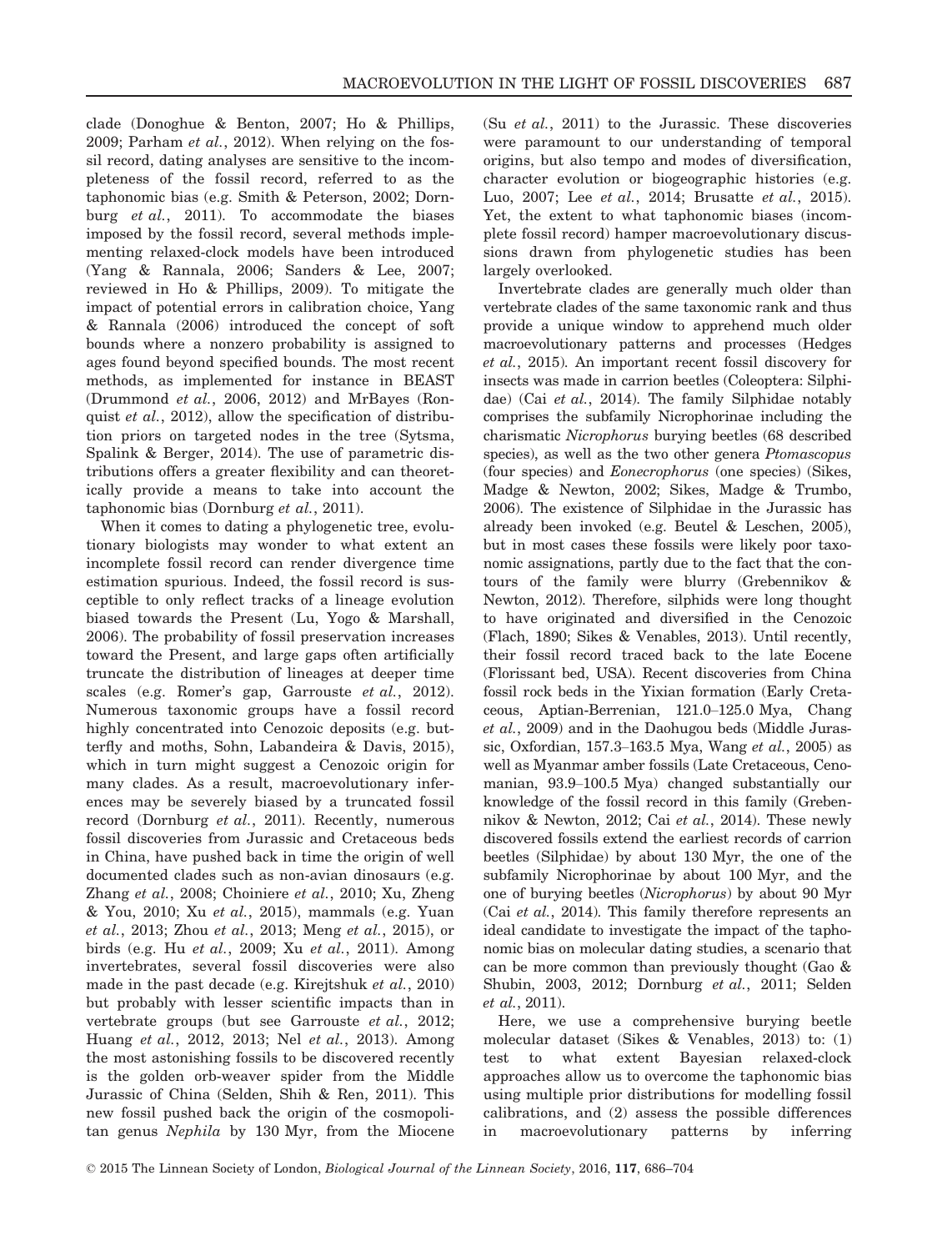biogeographic histories and estimating rates of diversification within Nicrophorus. Our study recovers markedly different age estimates between the two calibration sets used. The flexibility of molecular clock calibration priors did not overcome the fossil record bias. As a result we infer two distinct evolutionary histories for Nicrophorus burying beetles depending upon the calibrations set considered.

## **METHODS**

## TAXON SAMPLING AND MOLECULAR DATASET

The molecular dataset was retrieved from Sikes & Venables (2013). It comprises 63 specimens including 54 out of the 68 valid extant species of the genus Nicrophorus (i.e. 80% of its total diversity) as well as one species of the genus Ptomascopus out of the four valid extant species (Sikes et al., 2002, 2006). It also included four species of the subfamily Silphinae as well as a more distant outgroup, the rove beetle species Aleochara heeri (Staphylinidae). The molecular dataset consisted of three mitochondrial gene fragments, cytochrome c oxidase subunit I (COI, 1428 nucleotides), tRNA (85 nucleotides) and cytochrome c oxidase subunit II (COII, 687 nucleotides), and two nuclear gene fragments, the 28S ribosomal RNA segment D2 (28S, 908 nucleotides), and the protein coding gene carbamoyl-phosphate synthase (CAD, 792 nucleotides). In total, the dataset contained 3971 aligned nucleotides.

## DIVERGENCE TIME ESTIMATIONS

Estimations of divergence times were inferred with Bayesian inference as implemented in BEAST 1.8.2 (Drummond et al., 2012) based on the molecular phylogeny retrieved from Sikes & Venables (2013). Where relevant, we mention the methodological differences between the analyses conducted by Sikes & Venables (2013) and our analyses. We ran a PartitionFinder v.1.1.1 (Lanfear et al., 2012) analysis to select the best-fitting models of substitution using the 'greedy' algorithm, the 'beast' set of models and the corrected Akaike Information Criterion (AICc) to compare the fit of the different models. We tested the hypothesis of molecular clock using PAUP\* (Swofford, 2003), and since it was significantly rejected  $(P < 0.001)$ , we used a Bayesian relaxed-clock allowing rate variation among lineages as implemented in BEAST (Drummond et al., 2006, 2012).

#### Bayesian relaxed-clock settings

We implemented partitioned relaxed-clock models with an uncorrelated lognormal clock model that assumes an underlying lognormal distribution (UCLD) of the evolutionary rates (Drummond et al.,

2006). We specified a clock model for each of the partition recovered in PartitionFinder except for the mitochondrial partitions for which a unique model was specified. Using BEAUti 1.8.2, we set the following priors: a birth–death process (Gernhard, 2008) as branching process prior (Sikes & Venables (2013) set the Yule model), shaped by a uniform prior between 0 and 10 with a starting value at 0.1 for the birth– death mean growth rate, and a uniform prior between 0 and 1 with a starting value at 0.5 for the birth-death relative death rate. We used an exponential prior with mean one-third on the standard deviation of the UCLD model, and a uniform prior between 0 and 1 on the mean of the UCLD model. The tree topology was fixed to match that of Sikes & Venables (2013). The Markov chain Monte Carlo (MCMC) analyses were run for 100 million generations and sampled every 2000 generations, resulting in 50 000 trees in the posterior distribution; we discarded the first 12 500 trees as burn-in (25%).

#### Analysis and convergence

Tracer was used to graphically assess the convergence of runs (Rambaut et al., 2015), after checking the log-likelihood curves (stationarity of the MCMC) and the different runs merged using LogCombiner 1.8.2 (Drummond et al., 2012). We also checked the effective sample size (ESS) for all parameters, for which we consider that ESS values above 200 indicate good convergence. For each analysis, we conducted two independent runs to ensure convergence of the MCMC. Post burn-in trees from the two distinct runs were further combined to build the maximum clade credibility (MCC) tree, median ages and their 95% highest posterior density (HPD) were generated afterwards under TreeAnnotator 1.8.2 (Drummond et al., 2012).

#### FOSSIL CALIBRATIONS AND PRIOR DISTRIBUTIONS

Divergence times were inferred using two distinct calibration sets based on an extensive survey of the carrion-beetle fossil record literature: (1) a first calibration set using fossil information available prior to the discovery of Mesozoic fossils from China and Myanmar (Cai et al., 2014), and (2) a second calibration set using all fossil information in the carrionbeetle fossil record (Fig. 1). The extant fossil record of carrion beetles encompasses the past 165 Myr and until the study of Cai et al.  $(2014)$ , only a few valid fossils were known for this group. In a conservative manner, we systematically selected the oldest known fossil of a crown group to calibrate the corresponding node in the dating analyses. The absolute fossil ages we used are derived from the latest geological timescale.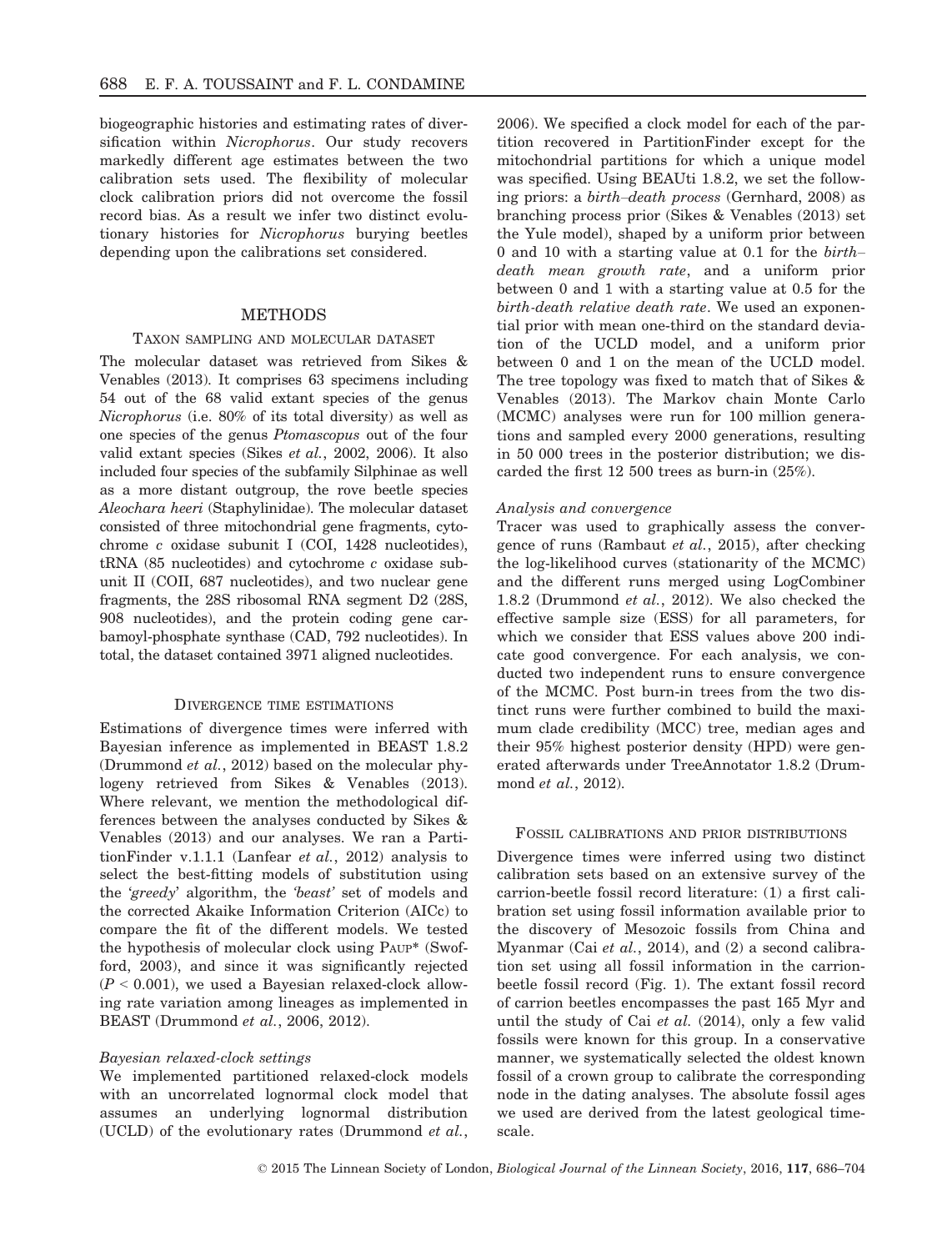

Fossil lineage that can be used as a node calibration

Figure 1. Schematic representation of the two calibration sets used in this study to date the origin of burying beetles. The first calibration set uses the Cenozoic fossils, which were the most ancient fossils known for the group prior to the discoveries in China. The second calibration set employs the Mesozoic fossils recently discovered in the Daohugou beds, China (Cai et al., 2014). Illustrated are an extinct and an extant silphid species, showing how the morphological features are preserved and thus allow a safe assignation of fossil lineages as node calibrations. Paleo., Paleogene; and N., Neogene. Pictures from © Wikimedia Commons.

One of the aims of this study was to test whether modern dating approaches can alleviate the taphonomic bias of the fossil record. Therefore, we independently used exponential, lognormal and uniform distributions as priors to calibrate the nodes of the topology (where Sikes & Venables (2013) set a normal prior for each fossil calibration). The exponential distribution allows modelling with two parameters a long tail of diminishing probability with the maximal probability being located at the minimum bound of the specified interval. On the other hand, the lognormal distribution requires three parameters to assign a maximum probability to a different point than the minimum bound. Finally, the uniform distribution sets hard minimum and maximum ages with equal probability along the distribution.

The prior parameters (Fig. S1) were selected such that 95% of the distribution spanned an interval respectively starting from the lower bound of the fossil age and ending at 300 Mya, the approximate age of the order Coleoptera as estimated from a largescale study using multiple fossil calibrations across the insect tree of life (Rainford  $et$   $al$ , 2014) and from the entire fossil record (Smith & Marcot, 2015).

#### First calibration set

We relied on the oldest fossils of Silphidae and Nicrophorinae prior to the publication of Cai et al. (2014). We first used †Necrodes primaevus Beutenmüller and Cockerell 1908, found in shales of the Florissant formation (Colorado, USA) and dated from the late Eocene (Priabonian,  $\sim$  33.9–37.8 Mya), which is the oldest silphid fossil anterior to the publication of Cai et al. (2014). †Silpha beutenmulleri Wickham 1914, is also believed to be a silphid fossil from the same formation although it consists of a unique elytra. These two fossils are recognized as part of the family Silphidae without ambiguity but their classification among the different genera is not as clear and as a result we used these fossils to calibrate the crown of the family Silphidae rather than a more derived node. Additional fossils described almost a century ago have been considered and then rejected as possible valid fossils because they lack key morphological features of the family (e.g. clubbed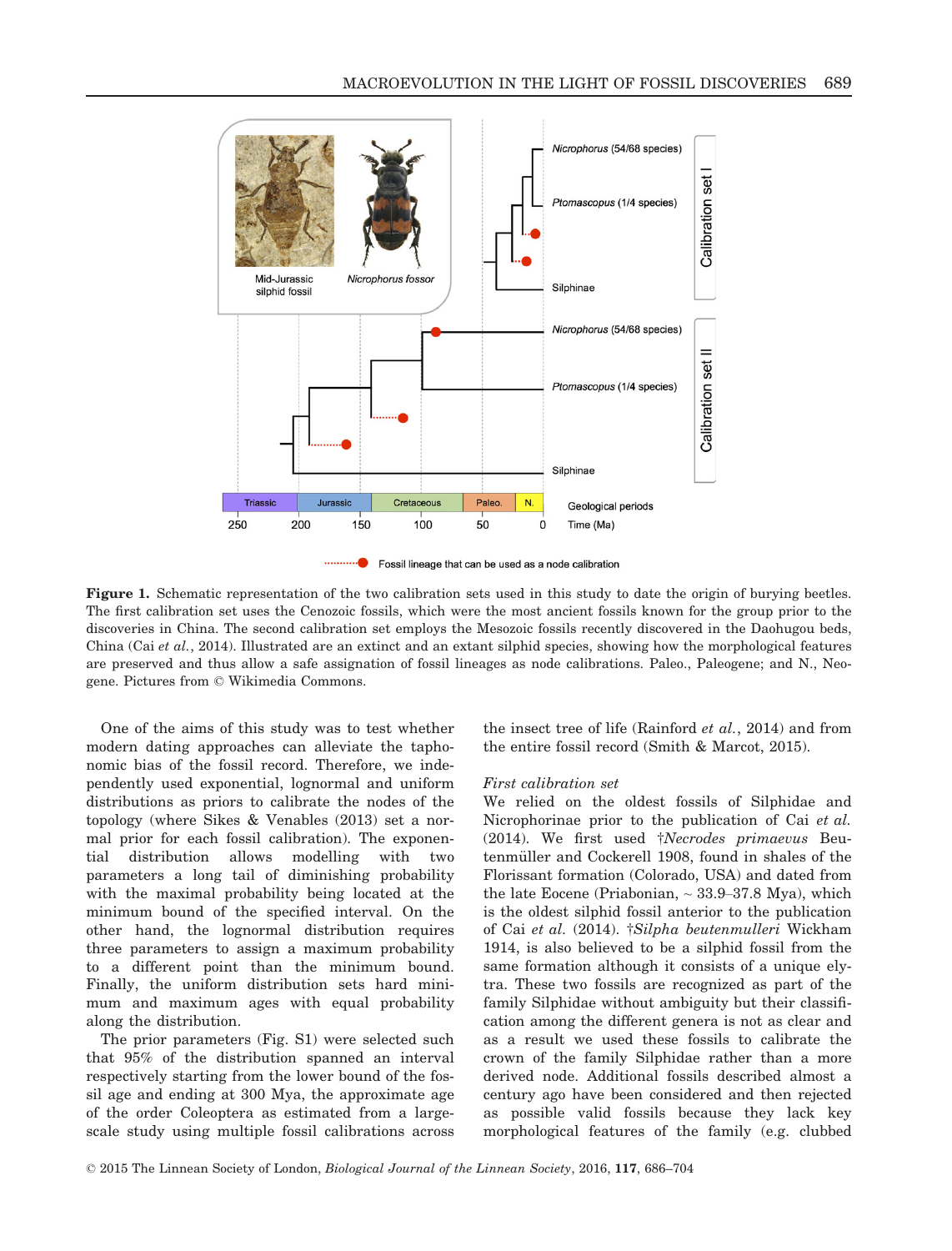antennae, large mesoscutellum, truncate elytra, well separated mesocoxae) (Grebennikov & Newton, 2012). Accordingly, †Eosilphites decoratus (Germany, Eocene, Lutetian,  $\sim 41.2 - 47.8$  Mya),  $\frac{1}{2}$ Sinosilphia punctata (China, Early Cretaceous, Aptian,  $\sim$  113.0– 125.0 Mya) or †Prosilpha nigrita (China, Early Cretaceous, Barremian,  $\sim$  125-129.4 Mya) were ruled out and transferred to the Agyrtidae (Newton, 1997). Second, we used the two fossils of Nicrophorinae, namely †Palaeosilpha fraasii Flach, 1890; and †Ptomascopus aveyronensis Flach, 1890, found in a lacustrine phosphorite strata in Caylux (France) that are dated from the late Oligocene (Chattian,  $\sim 23.03-$ 28.1 Mya). These two fossils are unequivocally placed in the subfamily Nicrophorinae (Newton & Cai pers. comm.) and were therefore used to calibrate the crown of this group.

#### Second calibration set

We used the updated fossil record from Cai et al. (2014) to calibrate internal nodes of the topology. Thanks to these new discoveries, we were able to place minimum age constraints on the following nodes: Silphidae (China, Middle Jurassic, Oxfordian, Daohugou beds,  $\sim 157.3{\text -}163.5 \text{ Mya}$ , Wang *et al.*, 2005), Nicrophorinae (China, Early Cretaceous, Aptian-Barremian, Yixian formation,  $\sim$  121.0–125.0 Mya, Chang et al., 2009) and Nicrophorus (Myanmar, Late Cretaceous, Cenomanian,  $\sim$  93.9–100.5 Mya).

#### ANCESTRAL AREA RECONSTRUCTIONS

The chronograms derived from the analyses using exponential priors were used. We selected these chronograms because all analyses yielded comparable age estimates (see Results) and because this distribution is usually preferred over the lognormal one that has one more parameter for the mode of its probability distribution (Ho & Phillips, 2009).

We first assessed the impact of fossil record on biogeographic inferences using the two MCC trees (one for each calibration set) obtained in BEAST with outgroups removed. Previously, Sikes & Venables (2013) inferred the biogeographic history using the asymmetrical 2-parameter Markov k-state model with user fixed rates set to equal on a binary dataset with the character states 'Old World' and 'New World'. Here we use the model DEC (Dispersal-Extinction-Cladogenesis) implemented in the program Lagrange (Ree & Smith, 2008) to infer the biogeographical history of the genus Nicrophorus across its entire range of distribution. Using tectonic reconstructions (e.g. Blakey, 2008; Seton et al., 2012), we divided the distributional range of Nicrophorus species in six areas: (N) Nearctic, (T) Neotropics, (W) Western Palearctic, (E) Eastern Palearctic, (O) Oriental, and (A) Australasia. Distributional data were compiled from the literature (Sikes et al., 2002, 2006).

We define and use a time-stratified model that will also be more sensitive to dating analyses. The adjacency matrix was designed whilst taking into account the geological history and the biological plausibility of combined areas (Blakey, 2008; Seton et al., 2012). The dispersal rate values (dr) were calculated using the following rules: the dispersal rate between adjacent areas was not penalized  $(dr = 1.0)$ , the dispersal rate between areas separated by a small water barrier was slightly penalized  $(dr = 0.75)$ , the dispersal rate between areas separated by another area was moderately penalized  $(dr = 0.50)$ , and the dispersal rate between areas separated by a large water barrier was strongly penalized ( $dr = 0.25$ ). The final dispersal rate matrices between all possible area combinations were calculated following these rules and taking into account multiple barriers and landmass discontinuities throughout the timeframe of the group's evolution (Table S1; Blakey, 2008; Seton et al., 2012). We always preferred the shortest path between two areas to calculate the dispersal rate values. In case of a dispersal rate value becoming zero as a result of several barriers and/or landmass discontinuities, we chose in a conservative manner to use a  $dr = 0.05$  in order to take into consideration unlikely long-dispersal events (Table S1).

Three models were used: (1) M0, in which all area combinations are allowed and no dispersal rate constraints are imposed; (2) M1, in which the area combinations are restricted by the adjacency matrix but without dispersal rate constraints; and (3) M2, in which the area combinations are restricted by the adjacency matrix and dispersal rates constrained to reflect the geological configuration. In these models, we discarded ranges larger than four areas in size that were not subsets of observed species ranges (Nicrophorus investigator has the largest range with four areas) and also because all four regions were never connected during the evolution of the group. A model-testing procedure was adopted to optimize the ancestral range at the root. A significant ancestral area was selected when we found a difference of 2-log units in the loglikelihoods between two areas or combination of areas.

## DIVERSIFICATION ANALYSES

We then assessed the impact of fossil record on the macroevolutionary inferences using various models of diversification. We used the same trees as for the biogeographic analyses.

#### Time-dependent diversification

We assessed whether diversification rates remained constant during the evolutionary history of the genus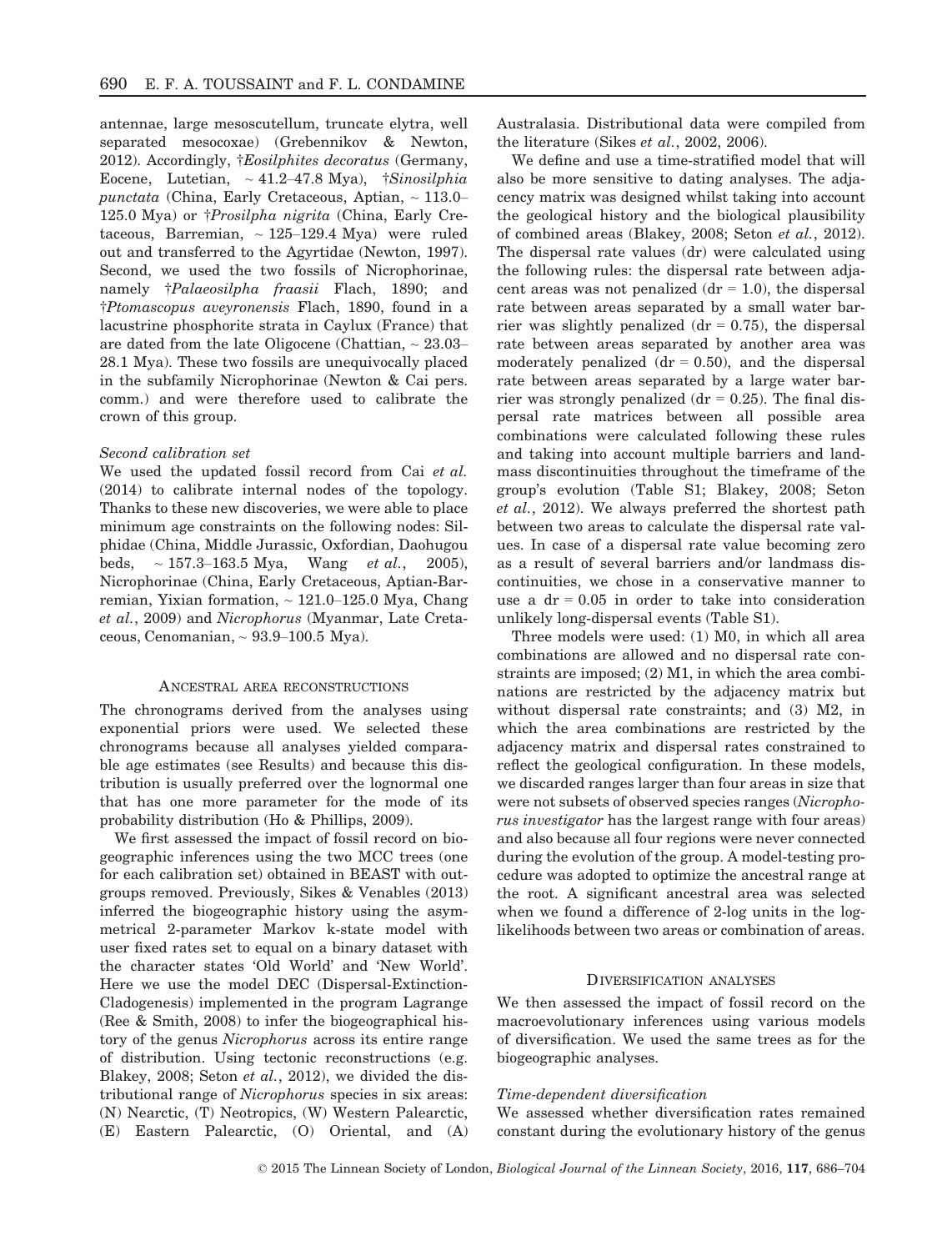Nicrophorus. In particular, we tested whether periods of extinction might be recovered with birth-death models. The TreePar R-package (Stadler, 2011) was used to calculate speciation and extinction rates through time. This method relaxes the assumption of constant rates by allowing rates to change at specific points in time. We employed the 'bd.shifts.optim' function that allows the estimation of discrete changes in speciation and extinction rates and mass extinction events in under-sampled phylogenies (Stadler, 2011). At each time t, the rates are allowed to change and the group may undergo a shift in diversification. Tree-Par analyses were run with the two maximum credibility trees of the BEAST analyses (one for each calibration set) as well as with 100 posterior trees randomly collected from the BEAST analysis of the second calibration set. The analyses were conducted with the following settings: start = just after the most recent divergence time (T. Stadler pers. comm.), end = crown age estimated by the dating analyses,  $grid = 0.1$  Myr, and posdiv was set to FALSE to allow the diversification rate to be negative.

To complement the inferences made with TreePar, we used the Bayesian Analysis of Macroevolutionary Mixture (BAMM) to estimate speciation and extinction rates through time and among/within clades (Rabosky et al., 2013; Rabosky, 2014). BAMM allows studying complex evolutionary processes on phylogenetic trees, potentially shaped by a heterogeneous mixture of distinct dynamics of speciation and extinction across clades (clades might have different rates). The method can automatically detect rate shifts without a priori hypotheses and sample distinct evolutionary dynamics that best explain the whole diversification dynamics. BAMM allows timevariable diversification rates, with the speciation rate varying exponentially through time while extinction is maintained constant (Rabosky, 2014). BAMM provides estimates of marginal probability of speciation and extinction rates at any point in time along any branch of the tree.

We ran BAMM analyses using the C++ command line program, setting four reversible-jump MCMC (Huelsenbeck, Larget & Alfaro, 2004) running for 10 million generations and sampled every 10 000 generations. A compound Poisson process is implemented in BAMM for the prior probability of a rate shift along any branch. We used a prior value of 1.0 implying a null hypothesis of no rate shift across the phylogeny, as recommended by Rabosky (2014) for a phylogeny with < 500 species. We accounted for incomplete taxon sampling using the implemented analytical correction, with a sampling fraction set to 0.794 (i.e. 54 species out of the 68 described species). We performed four independent runs (with a burn-in of 10%) using different seeds, and we used ESS to assess the convergence of the runs, considering values above 200 indicating good convergence. We analyzed the BAMM output using the R-package BAMMtools (Rabosky et al., 2014). Marginal probabilities of the number of evolutionary regimes were computed and the models were compared with Bayes factors (Kass & Raftery, 1995). The posterior distribution was also used to estimate the best configuration and the 95% credible set diversification models were compared using Bayes factors.

# Diversity-dependent diversification

We investigated whether lineages diversified rapidly in their early stage, and secondly reached an equilibrium meaning that diversity is saturated at the Present as niches become occupied and diversification rates slowed down (McVay, Flores-Villela & Carstens, 2015; Peña et al., 2015). We used the method of Etienne et al. (2012) to explore the effect of diversity on speciation and extinction rates. The function 'dd ML' was used to fit five models: (1) speciation declines linearly with diversity and no extinction (DDL), (2) speciation declines linearly with diversity and extinction (DDL+E), (3) speciation declines exponentially with diversity and extinction (DDX+E), (4) extinction increases linearly with diversity (DD+EL), and (5) extinction increases exponentially with diversity (DD+EX). The initial carrying capacity was set to the current species diversity (which assumes that all species have been described), and the final carrying capacity (noted as K) was estimated according to the models and parameters.

# RESULTS

## ESTIMATES OF DIVERGENCE TIMES

All BEAST analyses converged well for both calibration sets and for each prior distribution on the fossil calibrations as indicated by ESS above 200 for all parameters. Results of the dating analyses are presented in Figs 2 and 3 (see Fig. S2 for the chronograms with 95% HPD at each node). All analyses based on a similar calibration set yielded highly comparable divergence time estimates (Fig. 2, Fig. S2). The analyses based on the exponential and lognormal prior distributions resulted in almost identical credibility intervals whereas the ones based on the uniform prior distributions resulted in broader credibility intervals, but with similar median ages. In all cases, the dating analyses based on the first set of calibrations yielded much younger estimates than the one resulting from the second set of calibrations (Fig. 2). The credibility intervals of both calibration sets for a given analysis were never overlapping except at derived nodes. In summary, the first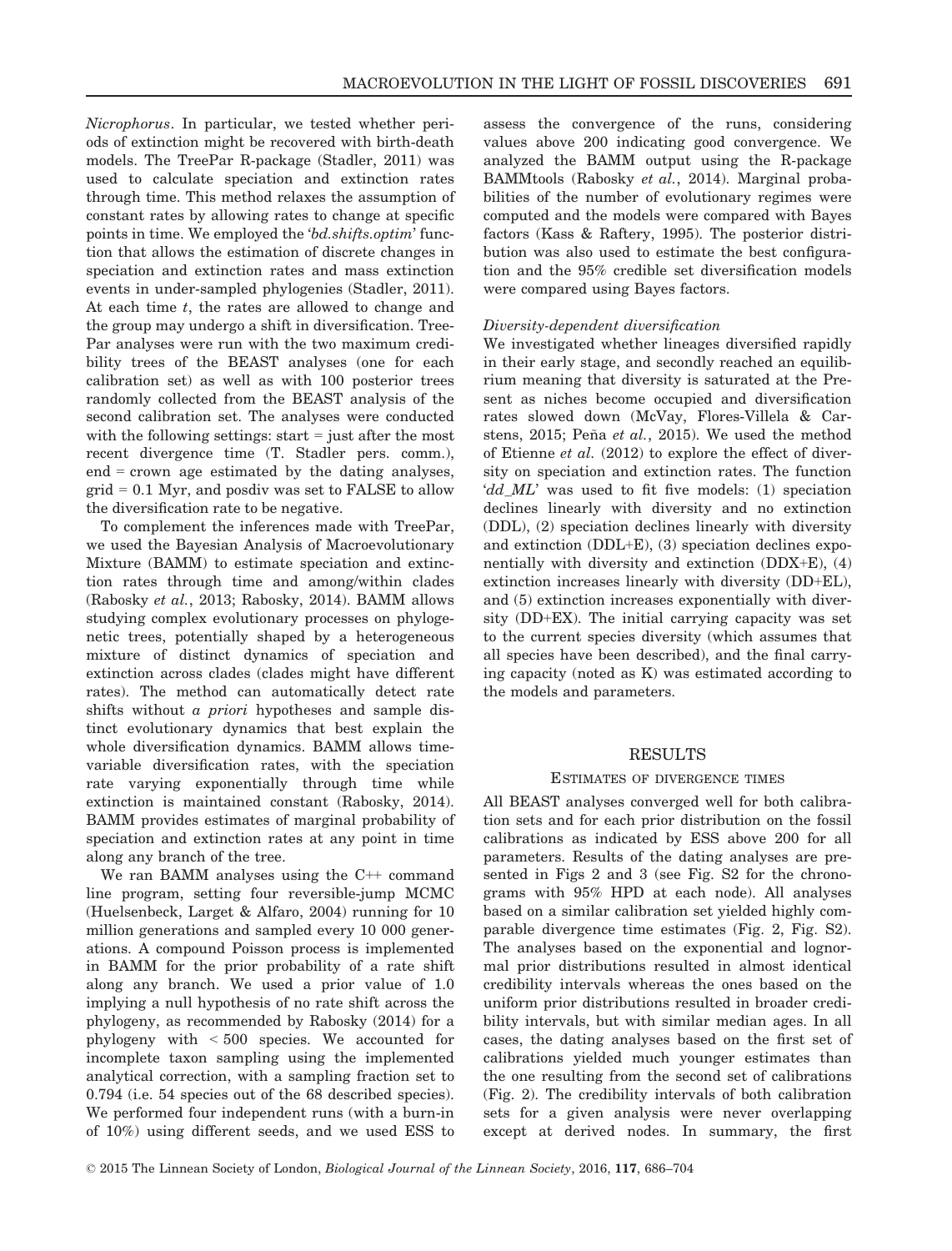

Figure 2. Differences of divergence times estimates for both calibration sets. The graphic highlights how the fossil record impacts the molecular estimates obtained with the BEAST dating analyses. In the first calibration set, most of the events occurred in the Neogene, whereas in the second set most of the events happened in the Cretaceous and Paleogene. Four important nodes (origin of major clades) are represented, which shows that the 95% HPD did not overlap between the two calibration sets.

calibration set finds an origin of these two lineages respectively in the middle Eocene (44.4 Mya, 95% HPD 34.1–67.4 Mya) and in the late Oligocene (25.3 Mya, 95% HPD 19.2–39.0 Mya) (Fig. 3). Conversely, the second set of calibrations recovers an origin of silphids in the Early Jurassic (192.3 Mya, 95% HPD 166.2–232.3 Mya) and of the genus Nicrophorus at the end of the Early Cretaceous (108.5 Mya, 95% HPD 99.0–120.7 Mya). In comparison, Sikes &

Venables (2013) found the origin of Silphidae at 175.7 Mya (95% HPD 164.1–186.3 Mya), of Nicrophorinae at 133.4 Mya (95% HPD 123.9–144.4 Mya), and of Nicrophorus at 113.2 (95% HPD 98.8–126.9 Mya).

# BIOGEOGRAPHIC ANALYSES

All Lagrange analyses (for the three models M0, M1, and M2) provided similar biogeographic inferences and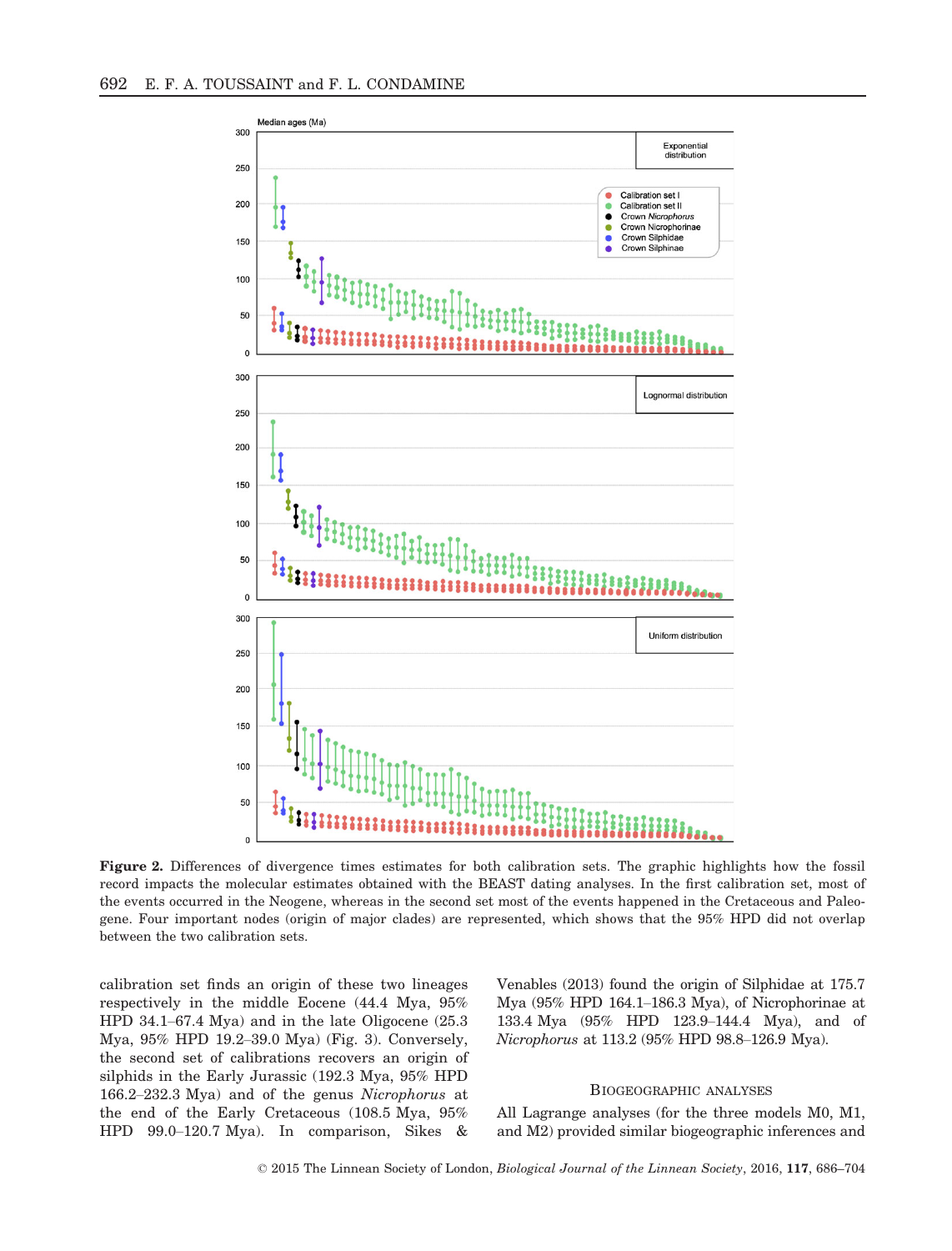

Figure 3. Historical biogeography of burying beetles as inferred based on the two calibration set chronograms. (A) Maximum clade credibility tree with median ages using the first calibration set. (B) Maximum clade credibility tree with median ages using the second calibration set. For each timetree, estimates of the likeliest ancestral biogeographic ranges (inferred with Lagrange and the DEC model) are indicated at each node by colored circles correspond to the inset. KT boundary, Cretaceous-Paleogene extinction; EOGM, early Oligocene glacial maximum; MMCO, middle Miocene climatic optimum; PPGC, Plio-Pleistocene glaciation cycles. Absolute ages are in million years, and the paleo-maps are from Blakey (2008).

© 2015 The Linnean Society of London, Biological Journal of the Linnean Society, 2016, 117, 686–704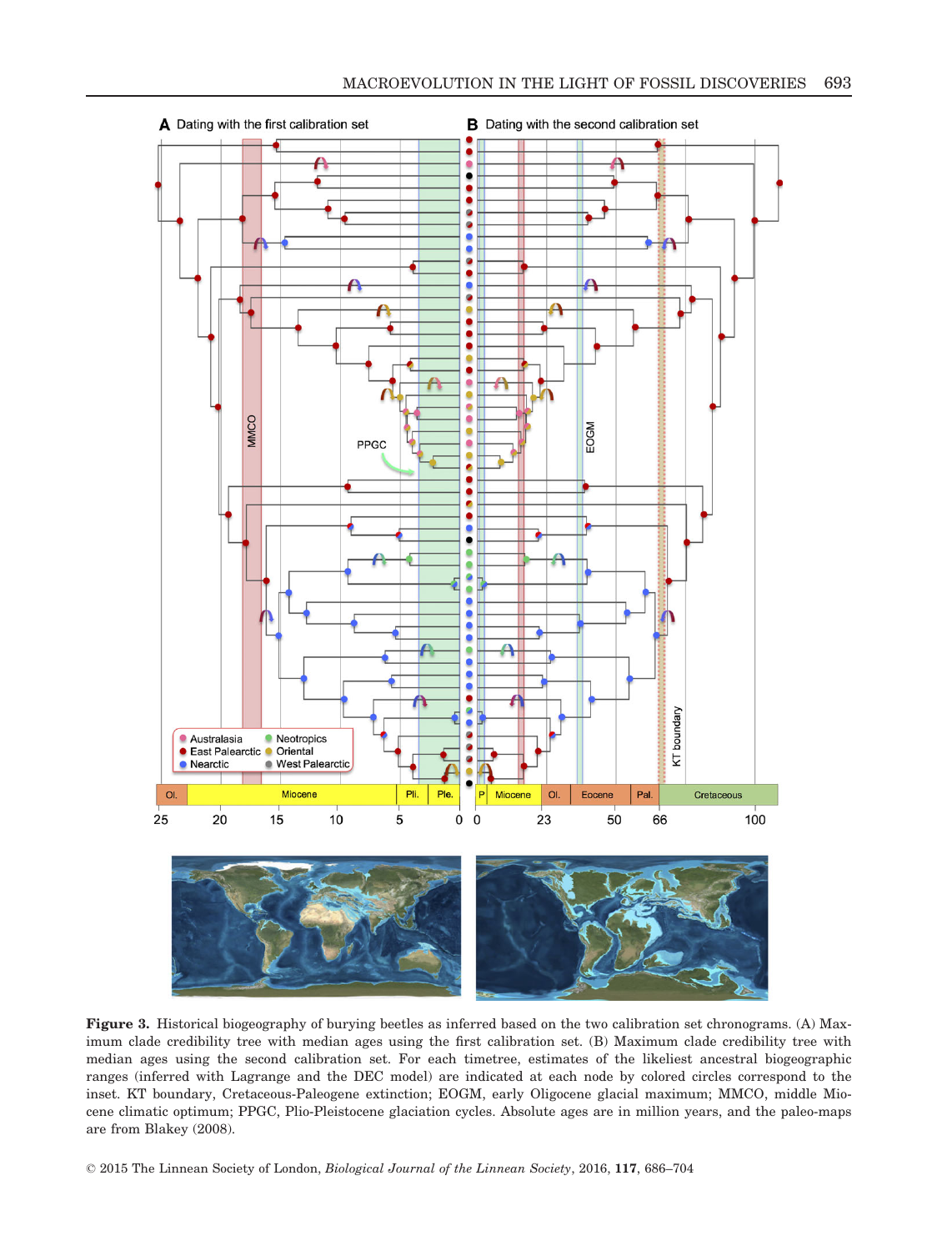|                     | Set of calibrations 1 |          |          |             | Set of calibrations 2 |          |  |
|---------------------|-----------------------|----------|----------|-------------|-----------------------|----------|--|
| Root model          | M0                    | M1       | $\rm M2$ | $_{\rm M0}$ | M1                    | $\rm M2$ |  |
| Australasia (A)     | $-150.8$              | $-143.8$ | $-141.6$ | $-150.6$    | $-143.4$              | $-142.0$ |  |
| East Palearctic (E) | $-143.9$              | $-132.1$ | $-130.0$ | $-143.9$    | $-132.0$              | $-131.0$ |  |
| Nearctic $(N)$      | $-151.8$              | $-140.7$ | $-138.4$ | $-151.6$    | $-140.4$              | $-139.4$ |  |
| Neotropics (T)      | $-154.7$              | $-151.0$ | $-149.0$ | $-154.4$    | $-150.4$              | $-150.1$ |  |
| Oriental $(0)$      | $-154.5$              | $-137.2$ | $-134.9$ | $-154.2$    | $-137.0$              | $-135.4$ |  |
| West Palearctic (W) | $-154.3$              | $-142.1$ | $-139.8$ | $-154.0$    | $-141.8$              | $-141.0$ |  |

Table 1. Results of the biogeographical analyses made with Lagrange and the DEC model

For each set of calibrations, we report the log-likelihood value obtained for the biogeographical analyses optimized at the root and for each component area in the models. Three models were applied: M0, all area combinations allowed + no dispersal rate constraints; M1, area combinations restricted by an adjacency matrix  $+$  no dispersal rate constraints; M2, area combinations restricted by an adjacency matrix + dispersal rates constrained to reflect paleoreconstructions. All analyses supported the East Palearctic as the ancestral area. Bold values depict the best-fit diversification model.

ancestral range at the root (Table 1). For both timetrees, the root optimizations significantly supported East Palearctic as the most likely ancestral area (Table 1). Results of the biogeographic inferences are presented in Figure 3. First, all analyses recovered two early dispersal events toward the Nearctic region but at different times. In the first set of calibrations, these two dispersal events occur just after the mid-Miocene climatic optimum (MMCO, Zachos et al., 2001), whereas in the second set of calibrations these events happen after the Cretaceous-Paleogene (K-Pg) mass extinction (Fig. 3). Second, there was also an early dispersal towards Australasia although the evolutionary sequence is equivocal because this lineage evolved in a unique extant species. Third, we recovered three later main dispersal events in the evolution of Nicrophorus that took place broadly at the same time: (1) the Neotropics were colonized out of the Nearctic region during the past 5 Myr in the first set of calibrations and during the early Miocene in the second one; (2) the colonization of the Oriental region and Australasia from East Palearctic is found with an evolutionary sequence broadly matching the respective timings of the Neotropics colonization in both reconstructions. Finally, we unveil a back colonization from the Nearctic region towards the East Palearctic again during the same timeframe with subsequent colonization of the Oriental region. Overall we highlight a dynamic biogeographic pattern with a surprisingly similar pattern between both sets of calibration. If the reconstructed ancestral areas at each node are matching, the evolutionary sequence of the processes that led to this biogeographical pattern are markedly different.

### DIVERSIFICATION ANALYSES

The TreePar analyses rejected the hypothesis of a rate-constant diversification within Nicrophorus

burying beetles for both timetrees (Table 2, Table S2). However the two timetrees significantly differ in their pattern of diversification: a model with one shift of diversification better explained the timetree obtained with the first calibration set, while a model with three shifts better explained the timetree obtained with the second calibration set (at  $P$  (LRT) < 0.05, Table 2). Besides, both timetrees significantly differ in the time when diversification changed: the timetree with the first calibration set showed a shift in the late Pliocene  $(\approx 3.3 \text{ Mya})$ , whereas the timetree with the second calibration set showed a first shift in the middle Miocene  $(\approx 15.8 \text{ Mya})$ , with a second and third in the late Eocene  $(\approx 37.7 \text{ Mya}$  and 40.9 Mya) (Fig. 4). The timetree with the first calibration set showed a decrease of diversification through time, with higher rates of diversification at the origin of the clade and lower rates towards the Present, while the turnover (ratio of extinction over speciation) increased over time (Table 2a, Fig. 4). The timetree with the second calibration set indicated a more dynamic pattern that is explained by a medium initial diversification rate until a burst of diversification occurred after the first time shift, 41 Mya. At the second shift, 38 Mya, the clade experienced a decline of diversity due to negative net diversification rate (Table 2b, Fig. 4). This decline of diversity is estimated to have lasted until the third shift at 16 Mya. After this time and onwards, a period of diversity recovery began for the clade (with positive net diversification rate again). The turnover increased over time, except in the last period of diversification (i.e. between Present and the first shift). We investigated the robustness of this result applying TreePar on 100 posterior trees, and found a very similar result: the best-fitting model has three shifts of diversification closely matching the shifts estimated with the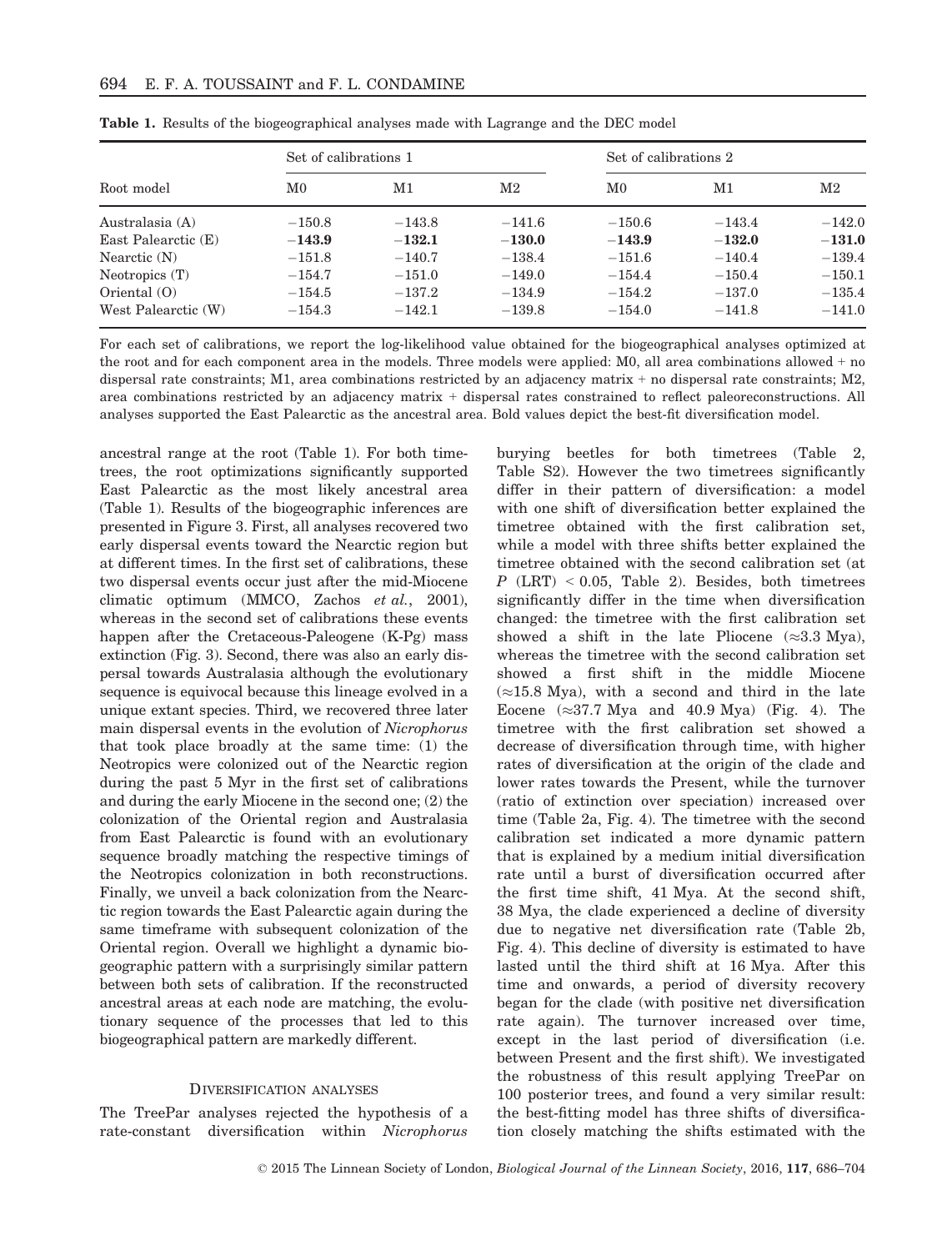|                            |              | Table 2. Results of the time-dependent diversification analyses made with TreePar                                                                                                                                                                                                                                                                                                                                                                                                     |           |           |                       |                                      |                                                                                                                                   |                |                          |           |        |                   |                |                     |                    |                 |                          |
|----------------------------|--------------|---------------------------------------------------------------------------------------------------------------------------------------------------------------------------------------------------------------------------------------------------------------------------------------------------------------------------------------------------------------------------------------------------------------------------------------------------------------------------------------|-----------|-----------|-----------------------|--------------------------------------|-----------------------------------------------------------------------------------------------------------------------------------|----------------|--------------------------|-----------|--------|-------------------|----------------|---------------------|--------------------|-----------------|--------------------------|
| Model                      | È            | logL                                                                                                                                                                                                                                                                                                                                                                                                                                                                                  | $P$ (LRT) | r.        | $\frac{1}{2}$         | $\mathbf{\mathbf{r}}$<br>$\ddot{s}.$ | 2<br>£,                                                                                                                           | 2<br>$\mapsto$ | 2<br>$\frac{1}{3}$       | S<br>r.   | S<br>۳ | S<br>$\ddot{s}$ . | 4<br>r.        | 4<br>$\overline{a}$ | 4<br>$\frac{1}{3}$ | ю<br>r.         | 5<br>۳                   |
|                            |              | (a) Timetree obtained with the first calibration set                                                                                                                                                                                                                                                                                                                                                                                                                                  |           |           |                       |                                      |                                                                                                                                   |                |                          |           |        |                   |                |                     |                    |                 |                          |
| No shift                   | 2            | $-138.057$                                                                                                                                                                                                                                                                                                                                                                                                                                                                            | Null      | 0.1066    | $\circ$               |                                      | $\overline{\phantom{a}}$                                                                                                          |                |                          |           |        |                   |                |                     |                    |                 |                          |
| 1 shift<br>time            | LQ           |                                                                                                                                                                                                                                                                                                                                                                                                                                                                                       | model     | 0.036     | 871                   |                                      | 0.1337                                                                                                                            |                |                          |           |        |                   |                |                     |                    |                 |                          |
|                            |              | $-132.8028$                                                                                                                                                                                                                                                                                                                                                                                                                                                                           | 0.0147    |           | $\ddot{\text{o}}$     | 3.267                                |                                                                                                                                   | $\bullet$      |                          |           |        |                   | I              | I                   |                    | I               | I                        |
| $2$ shift<br>time          | ${}^{\circ}$ | $-130.1778$                                                                                                                                                                                                                                                                                                                                                                                                                                                                           | 0.1544    | $-0.2937$ | 148<br>61             | 3.267                                | $1.00E-04$                                                                                                                        | 0.9998         | 13.067                   | 0.2476    | 0.7977 | I                 | Ï              | I                   |                    | ı               | I                        |
| times<br>3 shift           | $\Box$       | $-129.2369$                                                                                                                                                                                                                                                                                                                                                                                                                                                                           | 0.3088    | $-0.4765$ | 816<br>7.1            | 3.267                                | 0.0184                                                                                                                            | 0.981          | 13.067                   | 0.2773    | 0.8317 | 23.567            | $1.00E-04$     | 0.7539              | I                  | I               | $\overline{\phantom{a}}$ |
| times                      |              |                                                                                                                                                                                                                                                                                                                                                                                                                                                                                       |           |           |                       |                                      |                                                                                                                                   |                |                          |           |        |                   |                |                     |                    |                 |                          |
| $4 \text{ shift}$          | 14           | $-127.9959$                                                                                                                                                                                                                                                                                                                                                                                                                                                                           | 0.3826    | $-0.4057$ | $\overline{5}$<br>6.7 | 3.267                                | 0.0158                                                                                                                            | 0.9795         | 13.067                   | 0.2412    | 0.8328 | 23.367            | 2.6589         | 0.7848              | 23.567             | 1.00E-04 0.7942 |                          |
| times                      |              |                                                                                                                                                                                                                                                                                                                                                                                                                                                                                       |           |           |                       |                                      |                                                                                                                                   |                |                          |           |        |                   |                |                     |                    |                 |                          |
|                            |              | (b) Timetree obtained with the second calibration set                                                                                                                                                                                                                                                                                                                                                                                                                                 |           |           |                       |                                      |                                                                                                                                   |                |                          |           |        |                   |                |                     |                    |                 |                          |
| No shift                   | 2            | 212.4908                                                                                                                                                                                                                                                                                                                                                                                                                                                                              | Null      | 0.0255    | $\circ$               |                                      |                                                                                                                                   |                |                          |           |        |                   |                |                     |                    |                 |                          |
| time                       |              |                                                                                                                                                                                                                                                                                                                                                                                                                                                                                       | model     |           |                       |                                      |                                                                                                                                   |                |                          |           |        |                   |                |                     |                    |                 |                          |
| $1$ shift                  | 5            | $-207.8389$                                                                                                                                                                                                                                                                                                                                                                                                                                                                           | 0.0255    | 0.0109    | $\circ$               | 15.76                                | 0.032                                                                                                                             | 0.0184         | $\overline{\phantom{a}}$ |           |        |                   |                |                     |                    |                 |                          |
| $2 \sin \theta$<br>time    | $^{\circ}$   | $-204.1333$                                                                                                                                                                                                                                                                                                                                                                                                                                                                           | 0.0599    | 0.0067    | 0.408                 | 15.76                                | $-0.0698$                                                                                                                         | 1.8849         | 37.66                    | 0.0456    | 0.8046 |                   | $\overline{1}$ |                     |                    |                 |                          |
| times                      |              |                                                                                                                                                                                                                                                                                                                                                                                                                                                                                       |           |           |                       |                                      |                                                                                                                                   |                |                          |           |        |                   |                |                     |                    |                 |                          |
| 3 shift                    | $\mathbf{1}$ | $-201.3603$                                                                                                                                                                                                                                                                                                                                                                                                                                                                           | 0.0437    | 0.001     | 0.9181                | 15.76                                | $-0.0977$                                                                                                                         | 1.9919         | 37.66                    | 0.2907    | 0.651  | 40.86             | 0.0578         | 0.5785              |                    | I               |                          |
| times<br>$4 \text{ shift}$ | 14           | $-199.4811$                                                                                                                                                                                                                                                                                                                                                                                                                                                                           | 0.0534    | 0.0012    | 0.9017                | 15.76                                | $-0.0802$                                                                                                                         | 1.8962         | 36.86                    | $-1.2902$ | 2.654  | 37.66             | 0.6772         | 0.0209              | 40.86              | 0.0636          | $\circ$                  |
| times                      |              |                                                                                                                                                                                                                                                                                                                                                                                                                                                                                       |           |           |                       |                                      |                                                                                                                                   |                |                          |           |        |                   |                |                     |                    |                 |                          |
|                            |              | (from Present to the first shift time going backward); r 1, turnover 1 (from Present to the first shift time going backward); and s.t. 1, shift time 1 (i.e. period<br>The model 'No shift time' is a constant-rate birth-death model, and is the null model to be compared to more complex models that include shifts of diversifica-<br>when the diversification changed). Bold values depict the best-fit diversification model.<br>tion. Abbreviations are as follows: NP, number |           |           |                       |                                      | of parameters; $log L$ , $log$ -likelihood; $P$ (LRT), $P$ -value for the likelihood ratio test; r. 1, net diversification rate 1 |                |                          |           |        |                   |                |                     |                    |                 |                          |

© 2015 The Linnean Society of London, Biological Journal of the Linnean Society, 2016, 117, 686–704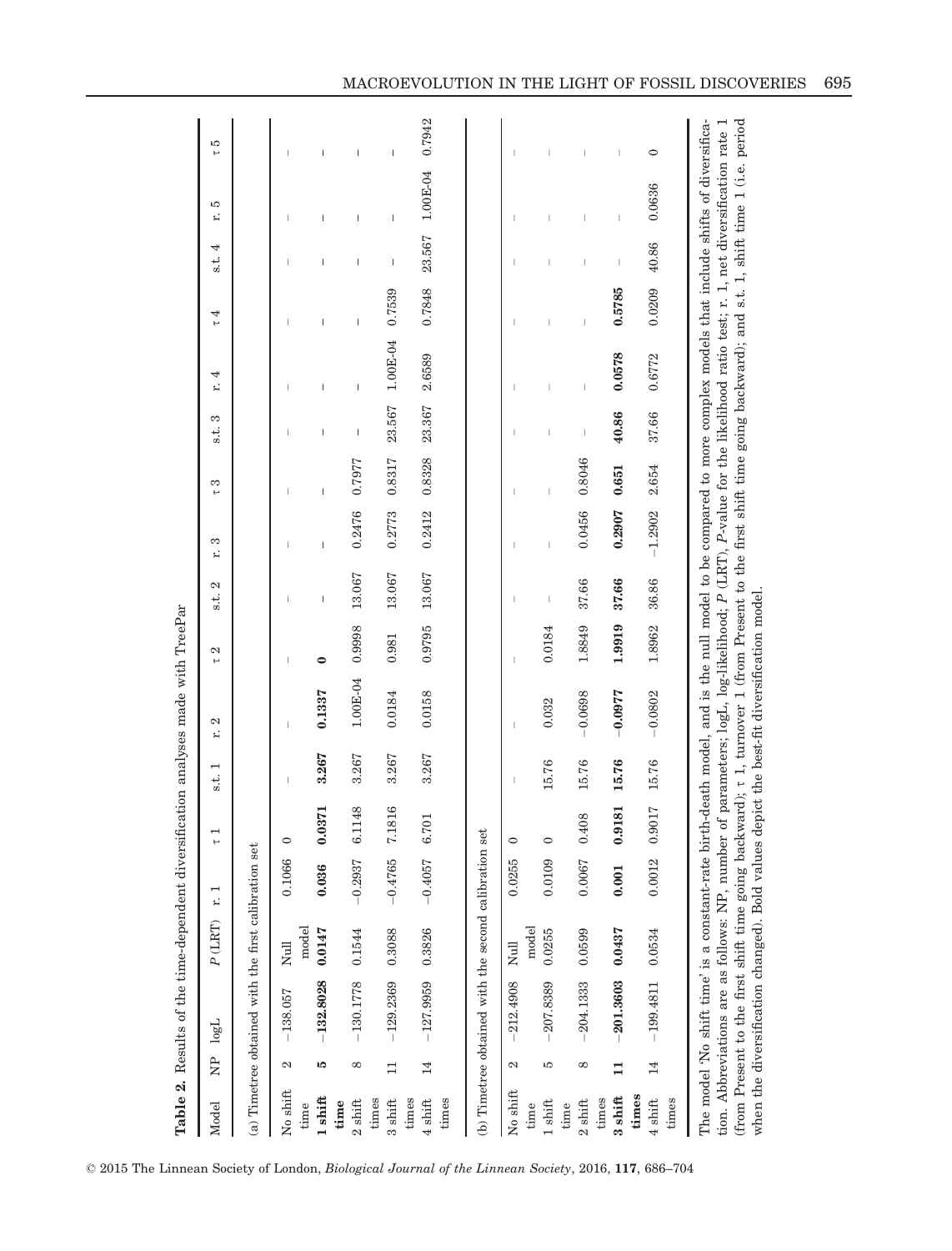

**B** BAMM analysis with the second set of calibrations



Figure 4. Estimates of the net diversification rates along the burying beetles phylogeny inferred from BAMM analyses. (A) first calibration set; (B) second calibration set (B). Colours at each point in time along branches denote instantaneous rates of diversification inferred as the mean scenario, with colours indicating mean rates across all the shift configurations sampled in the Bayesian posterior. The inferences with TreePar (C) show the dynamic diversification pattern during the Cenozoic with major shifts of diversification in the late Eocene and the mid-Miocene for the second calibration set: there was a decline of diversity between the late Eocene and the mid-Miocene. Instead a single shift in the late Pliocene is found for the first calibration set. Note that both BAMM and TreePar inferred a decline of diversity within the burying beetles. Pg, Paleogene. The global temperatures profile is from Zachos et al. (2001).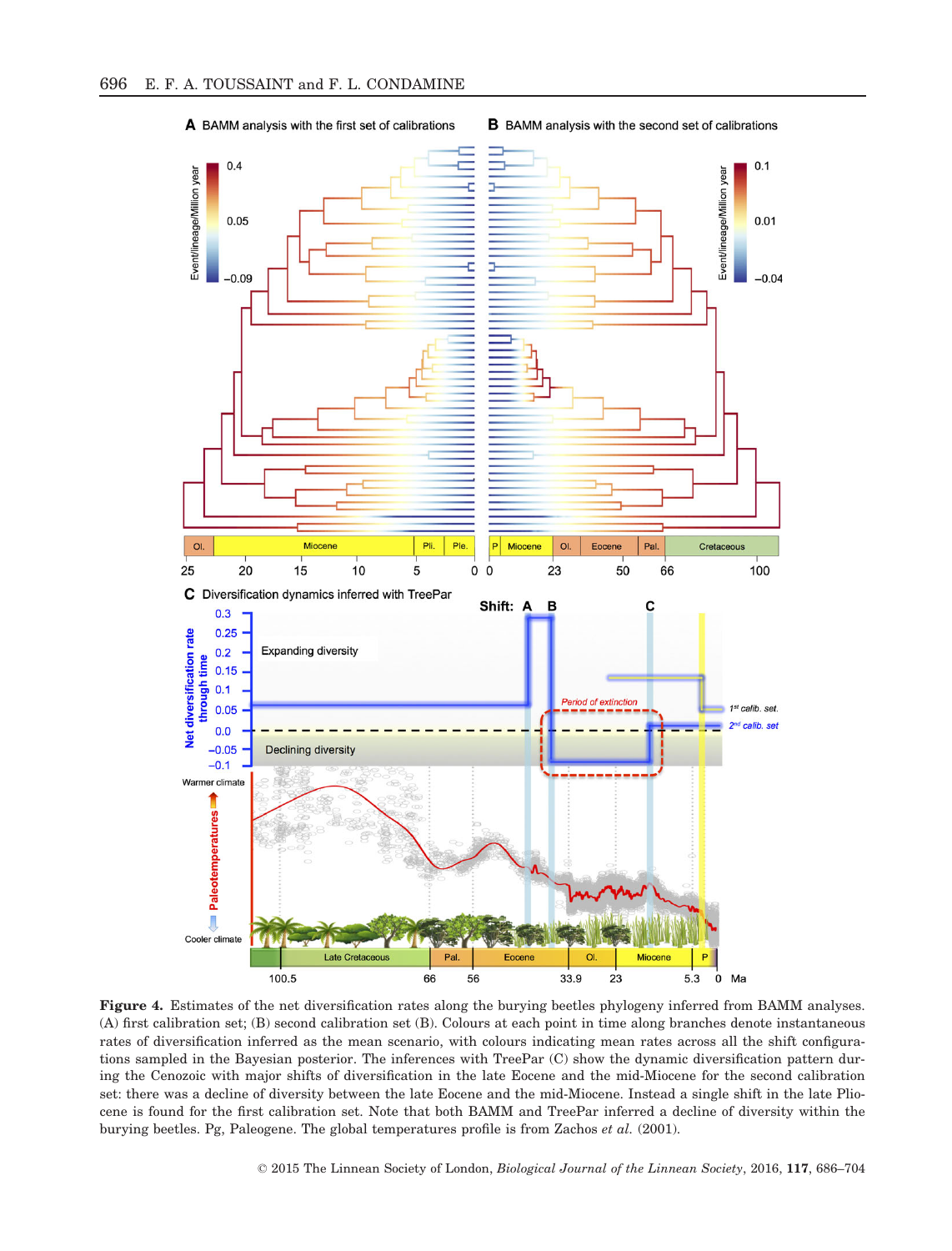| Model      | NP       | logL                                                       | $P$ (LRT)         | λ      | μ              | K         |
|------------|----------|------------------------------------------------------------|-------------------|--------|----------------|-----------|
|            |          | (a) Timetree obtained with the first calibration scenario  |                   |        |                |           |
| DDL        | $\bf{2}$ | $-167.1323$                                                | Null model        | 0.2064 |                | 85.87     |
| $DDL+E$    | 3        | $-166.7508$                                                | 0.382             | 0.3256 | 0.05846        | 69.97     |
| $DDX+E$    | 3        | $-166.6264$                                                | 0.314             | 0.7299 | 0.00043        | 683579.32 |
| $DD+EL$    | 3        | $-171.7971$                                                | 0.99              | 0.1107 | $\approx\!\!0$ | Inf       |
| $DD+EX$    | 3        | $-170.187$                                                 | 0.99              | 0.149  | $\approx 0$    | 72.27     |
|            |          | (b) Timetree obtained with the second calibration scenario |                   |        |                |           |
| <b>DDL</b> | $\bf{2}$ | $-242.0015$                                                | <b>Null model</b> | 0.0478 |                | 88.27     |
| $DDL+E$    | 3        | $-241.5037$                                                | 0.318             | 0.081  | 0.01604        | 69.33     |
| $DDX+E$    | 3        | $-241.5087$                                                | 0.321             | 0.1563 | 0.00015        | 657325.71 |
| $DD+EL$    | 3        | $-246.1536$                                                | 0.99              | 0.0266 | $\approx 0$    | 11375.11  |
| $DD+EX$    | 3        | $-246.955$                                                 | 0.99              | 0.0295 | 0.00404        | Inf       |

| <b>Table 3.</b> Results of the diversity-dependence diversification analyses made with DDD |  |
|--------------------------------------------------------------------------------------------|--|
|--------------------------------------------------------------------------------------------|--|

The five diversity-dependence models are described as follows: DDl, speciation declines linearly with diversity and no extinction; DDL+E, speciation declines linearly with diversity and extinction; DDX+E, speciation declines exponentially with diversity and extinction; DD+EL, extinction increases linearly with diversity; and DD+EX, extinction increases exponentially with diversity. Abbreviations are as follows: NP, number of parameters; logL, log-likelihood; P (LRT), P-value for the likelihood ratio test;  $\lambda$ , estimate of the speciation rate;  $\mu$ , estimate of the extinction rate; and K, estimate of the carrying capacity of the clade. Bold values depict the best-fit diversification model.

MCC tree, except the third one (Table S2). More importantly we also inferred a pattern of diversity decline in the mid-Cenozoic.

The BAMM analyses converged well as indicated by the stationarity of the MCMC and ESS values above 200 (Fig. S3, S4). Both posterior probabilities and Bayes factors supported a diversification pattern with no clade-specific shift of diversification, and for both timetrees (Figs S5 and S6). More specifically, the post burn-in posterior distribution (901 trees) of the number of shifts indicated for each calibration set that 464/636 trees supported zero shift  $(PP = 0.52/0.71)$ ,  $331/220$  trees supported one shift (PP = 0.37/0.24), 87/ 44 trees supported two shifts (PP = 0.097/0.049), 17/1 trees supported three shifts ( $PP = 0.019/0.001$ ), and 2/ 0 supported four shifts  $(PP = 0.002)$ . The BAMM analyses indicated that rates of diversification decreased through time, with higher rates of diversification at the origin of the clade and lower rates towards the Present (Fig. 4). Interestingly, the net diversification rates of Nicrophorus turned out to be negative around 3 Mya and 15 Mya, for the first and second calibration set respectively (Fig. 4). The negative diversification rate is indicative of a period of diversity declines (i.e. species loss). These changes are congruent with the first shift time inferred with Tree-Par. The distinct shift configurations in the credible set (with the highest posterior probabilities) are provided in Figure S7 and Figure S8, and the best configuration shift is depicted in Figure S9 and Figure S10.

The DDD analyses indicated that the best-fitting model for both timetrees is the one in which speciation declines linearly with diversity without extinction (all  $P$  (LRT) > 0.05 for more complex models, Table 3). The DDD analyses further showed that the clade has not reached a potential carrying capacity as indicated by the estimates of K that are not equal or close to the current species diversity of the clade for both timetrees: the clade has reached 75% and 73%, respectively, of its estimated ecological carrying capacity.

## DISCUSSION

## DIVERSIFICATION HISTORY OF BURYING BEETLES

Our study suggests that burying beetles likely originated at the end of the Early Cretaceous in the East Palearctic, which at that time was an isolated continent separated from West Palearctic (by the Turgai Sea) and from Africa and India (by the Tethys Sea) (Seton et al., 2012). These results are in agreement with the recent fossil record of the genus discovered in Myanmar (Late Cretaceous, Cenomanian, ~ 93.9– 100.5 Mya; Cai et al., 2014). The group diversified in East Palearctic during the Cretaceous without expanding to neighbouring regions, except a single dispersal event towards Southeast Asia (N. distinctus occurs in Sulawesi). The Cretaceous is known for its warm and homogeneous climate, in part due to the Tethys Sea connecting the tropical oceans east to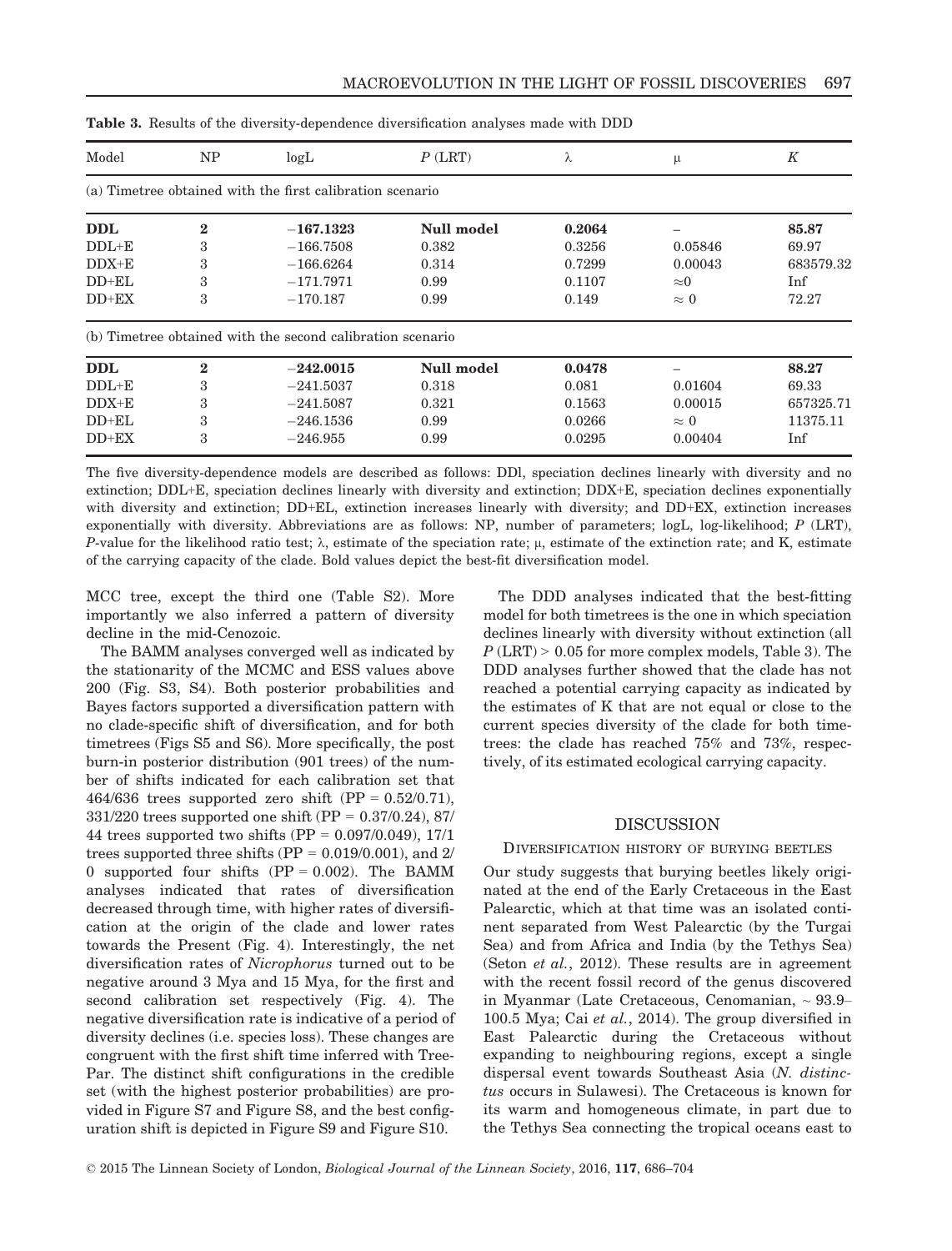west that helped in warming the global climate (Chaboureau et al., 2014). Warm-adapted groups are known from localities as far as Alaska and Greenland (e.g. palms, Couvreur, Forest & Baker, 2011) or as Antarctica and Patagonia (e.g. cycads, Cúneo et al., 2010), while non-avian dinosaur fossils have been mostly found in Northern Laurasia especially North America and China (Brusatte et al., 2015). It is thus likely that ancestral burying beetles were a warm-adapted group, potentially living in a subtropical (or tropical) region. The diversification analyses indicate the diversification was steady during the Cretaceous, suggesting that the East Palearctic was an 'evolutionary cradle and museum of diversity' for this group, a pattern also recovered in mammals (Tamm & Ramakrishnan, 2015).

At the K-Pg boundary, three independent and simultaneous dispersal events towards Nearctic occurred. Our divergence time estimates suggest these dispersals may have been possible through the Beringia Land Bridge or the De Geer (Thulean) route (Brikiatis, 2014). Our biogeographic analyses support the role of the Beringia Land Bridge as the main dispersal route for burying beetles since we only recover dispersal from East Palearctic to Nearctic (the group did not expand to the West Palearctic, probably because the Turgai Sea was a strong physical barrier for dispersal). Our results are in line with paleogeographic reconstructions suggesting a terra firma connection between North America and East Palearctic (Condamine, Sperling & Kergoat, 2013; Brikiatis, 2014). Given the warm climate conditions that lasted from the Cretaceous to the mid-Eocene (Zachos et al., 2001), the dispersal in such elevated latitudes may have been possible (a pattern also recovered in other groups, e.g. Couvreur et al., 2011).

East Palearctic has been a pivotal biogeographic crossroads for the evolution of the burying beetles. We infer that the clade colonized almost all newly adjacent areas in the mid-Paleogene, notably with several expansions towards the West Palearctic and the Oriental region. These colonizations are synchronous with a burst of species formation (shift A in Fig. 4), associated with a three-fold increase of the rate of diversification in the late Eocene (between 41 and 37 Mya). This increase of species accumulation may tentatively be interpreted as the result of the invasions of new geographic regions, especially in areas where potentially no insect group displayed the ecological roles and functions of burying beetles.

One of the most interesting results we infer is a shift of diversification occurring in the late Eocene (37 Mya) when extinction rate was higher than speciation rate, resulting in a drastic loss of species (shift B in Fig. 4). We also estimated that this extinction period lasted ca. 20 Myr, until the diversification dynamics

of the clade changed again in the mid-Miocene (16 Mya, shift C in Fig. 4). The ensuing question 'what explains such a long and important decline of diversity?' is complex. Here we put forward some hypotheses such as a direct and physical factor inducing an abrupt change in diversification like climate change. The hypothesis of climate change seems likely given the important cooling event that occurred at the late Oligocene, 33.9 Mya (Liu *et al.*, 2009). This change from a warm to a cool climate is thought to have extirpated many species and drove entire clades to extinction at a global scale (e.g. Pearson et al., 2008). Under the assumption that burying beetles were originally a warm-adapted clade, such a sudden and strong cooling event might have had a dramatic impact on the group's diversity. An alternative explanation may be the faunistic turnover induced by the Cenozoic climate change, which was especially marked in the tetrapods (Figueirido et al., 2012; Quental & Marshall, 2013). Burying beetles are mostly associated with small tetrapods (birds and rodents), which have experienced significant extinction periods in the Oligocene and Miocene (some went extinct during this interval) like the Eomyidae, Gliridae, Herpetotheriidae, Nyctitheriidae, Ochotonidae, Omomyidae; all of them occurred in Eurasia and North America (Quental & Marshall, 2013), and were potential hosts for burying beetles. Under this scenario, burying beetles might have suffered from a domino-effect where the extinction of the fauna they depend upon would have fostered their wane (Brodie et al., 2014). In any case, this extinction period likely accounts for the phylogenetic tree shape (long branches) and the relatively low current diversity of the group (68 species), given that the clade appeared 109 Mya.

Inferring extinction using phylogenies is a novel field (Morlon, 2014), and there is much debate to know if it is possible or not to accurately estimate extinction with phylogenies only. We do not deny that estimating extinction rates from reconstructed phylogenies is notoriously difficult (Quental & Marshall, 2010), but papers have contradicted the widespread idea that extinction rates cannot be estimated from molecular phylogenies (Morlon, Parsons & Plotkin, 2011; Beaulieu & O'Meara, 2015). Biases in estimates of extinction rates often come from fitting models based on underlying hypotheses that are violated in nature, such as fitting models with homogeneous rates across clades when major rate shifts occurred (see Morlon et al., 2011; but see Beaulieu & O'Meara, 2015). Our approaches should in principle help with these issues, because BAMM explicitly accounts for rate heterogeneity across clades while allowing rates to vary over time (Rabosky et al., 2013; Rabosky, 2014). Nonetheless, to get more confidence in the macroevolutionary inferences, we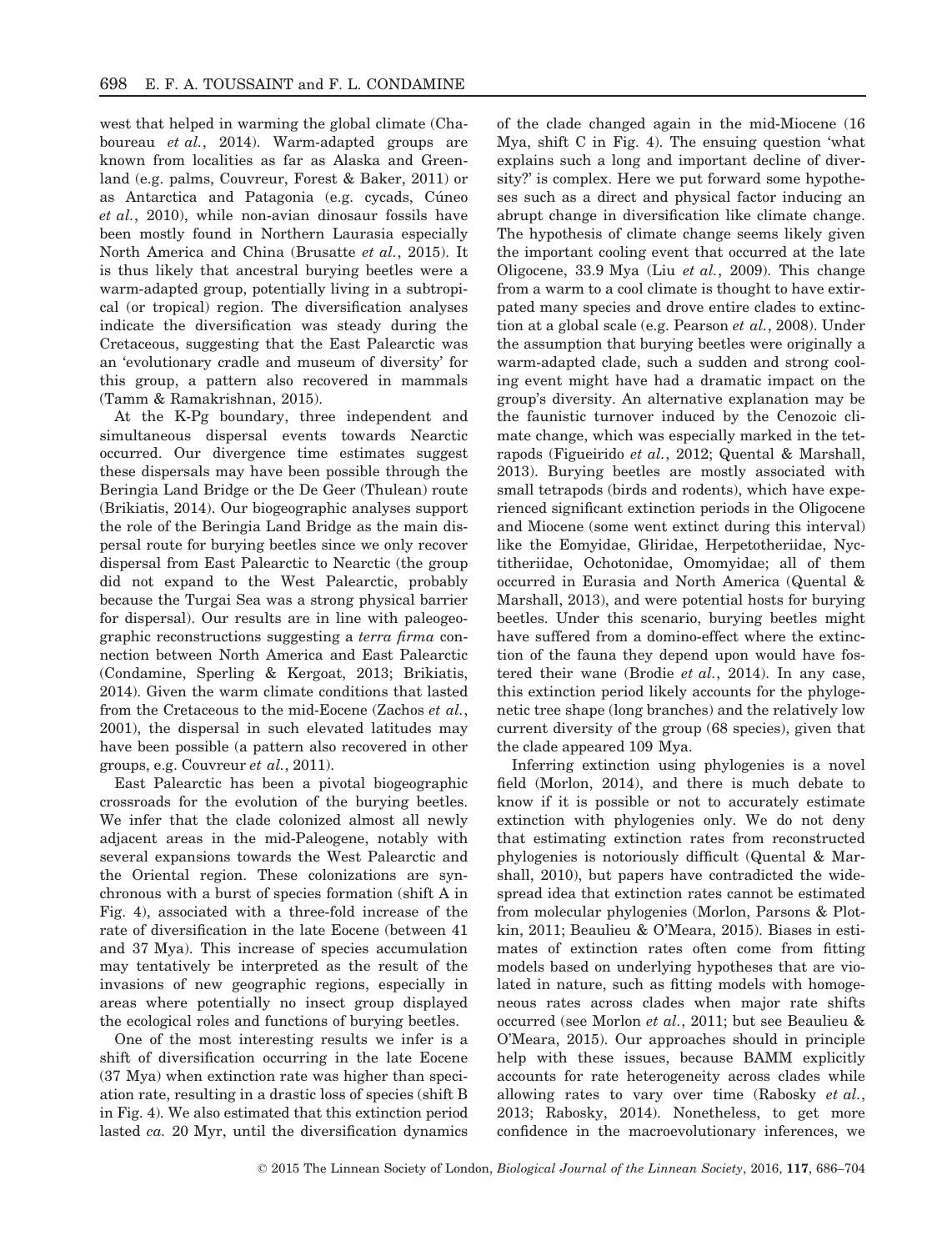recommend as best practice the use of multiple trees to infer diversification dynamics. The use of posterior trees seem particularly relevant for TreePar analyses that are sensitive to dating uncertainties when using a fine-scale temporal grid (like here grid  $= 0.1$  Myr). Doing so we demonstrated that the extinction pattern inferred with TreePar is robust to dating uncertainties (Table S2). Said that, We also share Beaulieu & O'Meara (2015)'s view that we should remain prudent about estimating extinction from molecular phylogenies. Interestingly, our results are not isolated since other phylogenetic studies have evidenced extinction periods in insect clades (Condamine & Hines, 2015; Toussaint et al., 2015).

While the Neogene is an icehouse period, we infer a last change in diversification dynamics (shift C in Fig. 4) in the mid-Miocene from a pattern of declining diversity to a pattern of expanding diversity (although with low diversification rates). It is thus possible that, while the extreme cooling event at the Eocene-Oligocene boundary pushed the clade to higher extinction rates, the climatic changes may have acted as a species selection within the group, and later triggered pulses of diversification among surviving lineages. At the same time, this change of diversification regime is associated with another wave of biogeographic colonizations, notably in the Neotropics through the Panama Land Bridge in the mid-Miocene (Montes et al., 2015). We also evidence an important phase of species diversification for a subclade that spread into the Oriental and Australasian regions, a range expansion made possible by the tectonic collision of these two regions in the early to mid-Miocene (Hall, 2012, 2013).

# IMPACT OF THE FOSSIL RECORD ON MACROEVOLUTIONARY INFERENCES

Our results highlight major discrepancies between the two sets of calibrations used to obtain absolute divergence time estimates (Figs 2 and 3). The implementation of different prior distributions to inform fossil calibrations did not allow obtaining comparable age estimates between the two calibration sets (Fig. 2, Fig. S2). The analyses based on the first set of calibrations recover an origin of the genus Nicrophorus in the late Paleogene, whereas the analyses based on the second set of calibrations find an origin of the group in the mid-Cretaceous as suggested by Sikes & Venables (2013). This represents a difference of more than 60 Myr at the root of the clade that had deep consequences on the inference of macroevolutionary patterns on one hand and the interpretation of the latter on the other hand.

The biogeographic analyses surprisingly recover an identical pattern of geographic range evolution for both chronograms, while taking into account the paleogeographic history (Fig. 3). This is likely due to the fact that the genus Nicrophorus is mainly a continental radiation and therefore the modifications of the adjacency matrix or dispersal rate probabilities are less critical than in insular settings (e.g. Ree & Smith, 2008). Although the ancestral ranges inferred are similar, the interpretation of these results differs greatly as the corresponding timescales are markedly different. Three major biogeographic discrepancies can be highlighted:

- 1. Both reconstructions recover an origin of the genus in East Palearctic followed by broadly simultaneous dispersal events toward the Nearctic region. However, in the first calibration set, the MMCO (Fig. 3) can be invoked to explain these dispersal events. Although in both cases a Beringian land bridge can be implied (Brikiatis, 2014) the causality of the dispersal that can be invoked are radically different.
- 2. Similarly the colonization of Australasia out of the Oriental region is interpreted differently in the first calibration set. This colonization is suggested to have happened in the past 5 Myr. This period is marked by Plio-Pleistocene glaciations that have shaped the fate of clades in the Indomalayan-Australasian archipelago due to sealevel fluctuations and/or climatic disruptions (Toussaint et al., 2013). In contrast, the second set of calibrations implies a colonization during the early Miocene when both the Sunda and Sahul regions collided (Seton et al., 2012). This geological rearrangement resulted in a massive orogeny in Wallacea (Hall, 2012, 2013) and Melanesia (Toussaint et al., 2014) responsible for the exchange of biotas between the Oriental and Australian regions (Tänzler et al., 2014; Toussaint et al., 2014; Condamine et al., 2015). Hence, these contrasting results imply either a climatic or a geological factor to explain the biogeographic history of Nicrophorus in Southeast Asia.
- 3. The biogeographic reconstruction based on the first calibration set recovers four Neotropical colonization events in the last 4 Myr (Fig. 3). The colonization of the Neotropics is tightly linked to the emergence of the Panama Isthmus (e.g. Great American Biotic Interchange, Webb, 2006). Our results exemplify well the long-standing debate between a late Pliocene (3.5 Mya) vs. a mid-Miocene ( $\approx 15$  Mya) origin of the closure of the Central American Seaway (Cody et al., 2010). This geological structure is pivotal for the understanding of the New World biotic evolution, and our second calibration set is in agreement with the latest geological evidence (Montes et al., 2015).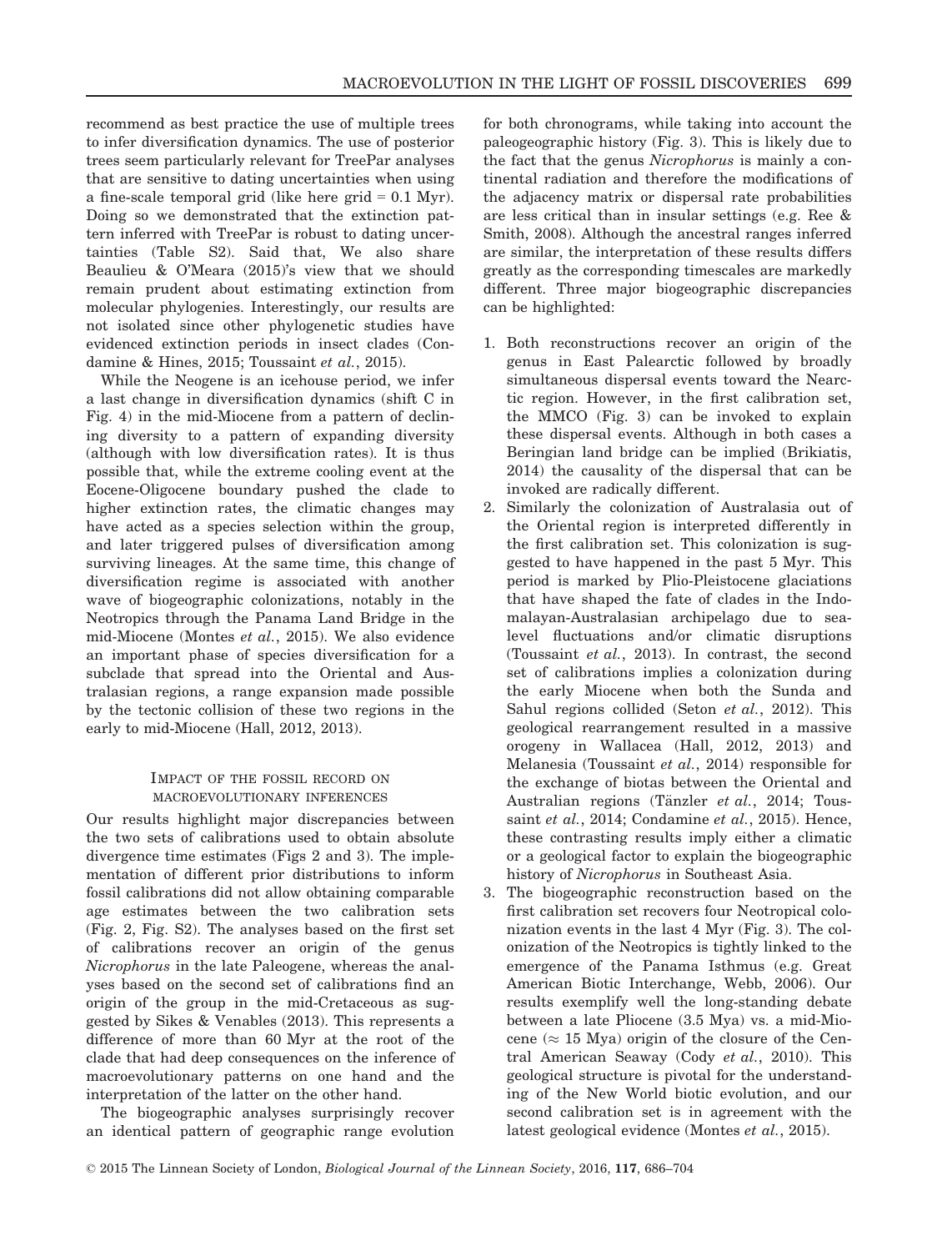A similar discussion can be drawn with the analyses of the diversification rates. Both trees evidence an interesting pattern of extinction with BAMM. Both trees also show a pattern with higher diversification rates in the early stage of the group's evolution and a subsequent slowdown of the diversification toward the Present (Fig. 4a). The main difference in the BAMM analyses is the pace at which the clade diversified. Clearly this difference can only be attributed to the different ages obtained with the two calibration sets. Interestingly the TreePar analyses are markedly incongruent between the two dating analyses. TreePar only found a single (supported) shift of diversification in the Pliocene for the first calibration set, but found a more dynamic diversification history for the second set of calibrations with three significant changes of diversification (Fig. 4b). In the latter, TreePar identified a period of extinction (see above for a discussion), which is not inferred with the first calibration set, and is robust to dating uncertainties (Table S2).

Altogether, these results highlight the impact the fossil record can have on the macroevolutionary inferences of a focal clade. We do not think these results are trivial given the fossil record of carrion and burying beetles, but instead think that the situation represented by the first calibration set is more common than previously thought, especially in invertebrate clades for which the fossil record is poorly documented and studied. Novel discoveries, probably in ancient (Jurassic and Cretaceous) fossil deposits such as in China, may well reveal a very different evolutionary history for several clades.

# **CONCLUSION**

Our study suggests that best practices in the treatment of fossil data using Bayesian relaxed-clock and three prior distributions on fossil calibration may not be sufficient to acknowledge the possible lack of fossils in some groups. We show that even a thorough comparison of molecular dating analytical settings cannot solely alleviate the taphonomic bias, at least in silphids. Analyses of additional clades as well as simulation studies will be valuable to understand the detailed effects of taphonomic biases on age estimates. Divergence time estimates critically depend upon the completeness of available fossil records. Further paleontological research is needed to speed up insect fossil discoveries especially in Jurassic and Cretaceous Chinese fossil beds.

# ACKNOWLEDGEMENTS

Two anonymous reviewers are acknowledged for constructive comments on earlier versions of this article. We particularly wish to thank Derek Sikes and Chandra Venables for making their molecular dataset available. Gael J. Kergoat is acknowledged for helpful comments. Finally, we would like to warmly thank Alfred Newton and Chenyang Cai for fruitful discussions regarding the fossil record of carrion beetles.

# **REFERENCES**

- Alroy J. 2010. The shifting balance of diversity among major marine animal groups. Science 329: 1191–1194.
- Beaulieu JM, O'Meara BC. 2015. Extinction can be estimated from moderately sized molecular phylogenies. Evolution 69: 1036–1043.
- Bell CD. 2015. Between a rock and a hard place: Applications of the "molecular clock" in systematic biology. Systematic Botany 40: 6–13.
- Beutel RG, Leschen RAB. 2005. Handbook of Zoology, Vol. IV Arthropoda: Insecta, Part 38, Evolution and Systematics Coleoptera (Archostemata, Adephaga, Myxophaga, Polyphaga part). Waltyer de Gruyter, Berlin.
- Blakey RC. 2008. Gondwana paleogeography from assembly to breakup – a 500 million year odyssey. In: CR Fielding, TD Frank, IsbellJ L, eds. Resolving the late Paleozoic ice age in time and space, Boulder (CO): Geological Society of America Special Paper 441, 1–28.
- Brikiatis L. 2014. The De Geer, Thulean and Beringia routes: key concepts for understanding early Cenozoic biogeography. Journal of Biogeography 41: 1036–1054.
- Brodie JF, Aslan CE, Rogers HS, Redford KH, Maron JL, Bronstein JL, Groves CR. 2014. Secondary extinctions of biodiversity. Trends in Ecology and Evolution 29: 664–672.
- Brusatte SL, Butler RJ, Barrett PM, Carrano MT, Evans DC, Lloyd GT, Mannion PD, Norell MA, Peppe DJ, Upchurch P, Williamson TE. 2015. The extinction of the dinosaurs. Biological Reviews 90: 628–642.
- Cai CY, Thayer MK, Engel MS, Newton AF, Ortega-Blanco J, Wang B, Wang X-D, Huang D-Y. 2014. Early origin of parental care in Mesozoic carrion beetles. Proceeding of the National Academy of Sciences USA 111: 14170–14714.
- Chaboureau AC, Sepulchre P, Donnadieu Y, Franc A. 2014. Tectonic-driven climate change and the diversification of angiosperms. Proceeding of the National Academy of Sciences USA 111: 14066–14070.
- Chang SC, Zhang H, Renne PR, Fang Y. 2009. High-precision  ${}^{40}\text{Ar}$ <sup>39</sup>Ar age for the Jehol Biota. *Palaeogeography* Palaeoclimatology Palaeoecology 280: 94–104.
- Choiniere JN, Xu X, Clark JM, Forster CA, Guo Y, Han FA. 2010. A basal alvarezsauroid theropod from the early Late Jurassic of Xinjiang, China. Science 327: 571–574.
- Cody S, Richardson JE, Rull V, Ellis C, Pennington RT. 2010. The Great American Biotic Interchange revisited. Ecography 33: 326–332.
- Condamine FL, Hines HM. 2015. Historical species losses in bumblebee evolution. Biology Letters 11: 20141049.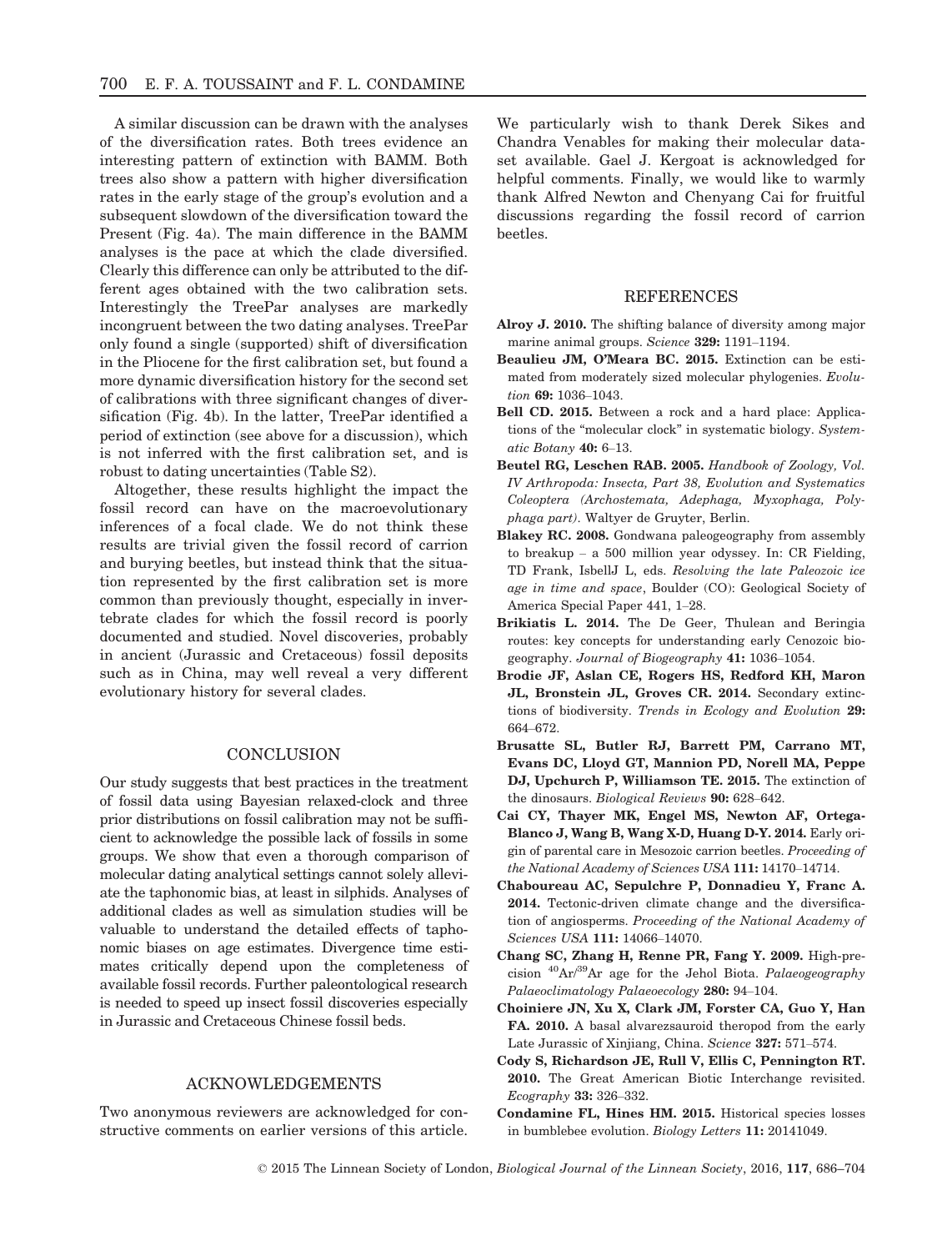- Condamine FL, Sperling FAH, Kergoat GJ. 2013. Global biogeographical pattern of swallowtail diversification demonstrates alternative colonization routes in the Northern and Southern hemispheres. Journal of Biogeography 40: 9–23.
- Condamine FL, Toussaint EFA, Clamens AL, Genson G, Sperling FAH, Kergoat GJ. 2015. Deciphering the evolution of birdwing butterflies 150 years after Alfred Russel Wallace. Scientific Reports 5: 11680.
- Couvreur TLP, Forest F, Baker W. 2011. Origin and global diversification patterns of tropical rain forests: inferences from a complete genus-level phylogeny of palms. BMC Biology 9: 44.
- Cúneo NR, Escapa I, Villar de Seoane L, Artabe A, Gnaedinger S 2010. Review of the Cycads and Bennettitaleans from the Mesozoic of Argentina. In: Gee CT ed. Plants in mesozoic time: morphological innovations, phylogeny, ecosystems, Bloomington: Indiana University Press, 187–212.
- Donoghue PCJ, Benton MJ. 2007. Rocks and clocks: calibrating the Tree of Life using fossils and molecules. Trends in Ecology and Evolution 22: 424–431.
- Dornburg A, Beaulieu JM, Oliver JC, Near TJ. 2011. Integrating fossil preservation biases in the selection of calibrations for molecular divergence time estimation. Systematic Biology 60: 519–527.
- Drummond AJ, Ho SYW, Phillips MJ, Rambaut A. 2006. Relaxed phylogenetics and dating with confidence. PLoS Biology 4: 699–710.
- Drummond AJ, Suchard MA, Xie D, Rambaut A. 2012. Bayesian phylogenetics with BEAUti and the BEAST 1.7. Molecular Biology and Evolution 29: 1969–1973.
- Etienne RS, Haegeman B, Stadler T, Aze T, Pearson PN, Purvis A, Philimore AB. 2012. Diversity-dependence brings molecular phylogenies closer to agreement with the fossil record. Proceedings of the Royal Society of London B 279: 1300–1309.
- Figueirido B, Janis CM, Pérez-Claros JA, De Renzi M, Palmqvist P. 2012. Cenozoic climate change influences mammalian evolutionary dynamics. Proceeding of the National Academy of Sciences USA 109: 722–727.
- Flach C. 1890. Ueber zwei fossile Silphiden (Coleoptera) aus den Phosphoriten von Caylux. Deutsche Entomologische Zeitschrift 1: 105–109.
- Gao K-Q, Shubin NH. 2003. Earliest known crown-group salamanders. Nature 422: 424–428.
- Gao K-Q, Shubin NH. 2012. Late Jurassic salamandroid from western Liaoning, China. Proceeding of the National Academy of Sciences USA 109: 5767–5772.
- Garrouste R, Clément G, Nel P, Engel MS, Grandcolas P, D'Haese C, Lagebro L, Denayer J, Gueriau P, Lafaite P, Olive S, Prestianni C, Nel A. 2012. A complete insect from the Late Devonian period. Nature 488: 82–85.
- Gernhard T. 2008. The conditioned reconstructed process. Journal of Theoretical Biology. 253: 769–778.
- Grebennikov VV, Newton AF. 2012. Detecting the basal dichotomies in the monophylum of carrion and rove beetles (Insecta: Coleoptera: Silphidae and Staphylinidae) with

emphasis on the Oxyteline group of subfamilies. Arthropod Systematics and Phylogeny 70: 133-165.

- Hall R. 2012. Late Jurassic-Cenozoic reconstructions of the Indonesian region and the Indian Ocean. Tectonophysics 570: 1–41.
- Hall R. 2013. The palaeogeography of Sundaland and Wallacea since the Late Jurassic. Journal of Limnology 72: 1-17.
- Hedges SB, Kumar S. 2009. The timetree of life. Oxford: Oxford University Press.
- Hedges SB, Marin J, Suleski M, Paymer M, Kumar S. 2015. Tree of life reveals clock-like speciation and diversification. Molecular Biology and Evolution 32: 835–845.
- Ho SYW, Duchêne D. 2014. Molecular-clock methods for estimating evolutionary rates and timescales. Molecular Ecology 23: 5947–5965.
- Ho SYW, Phillips MJ. 2009. Accounting for calibration uncertainty in phylogenetic estimation of evolutionary divergence times. Systematic Biology 58: 367–380.
- Hu D, Hou L, Zhang L, Xu X. 2009. A pre-Archaeopteryx troodontid theropod from China with long feathers on the metatarsus. Nature 461: 640–643.
- Huang D, Engel MS, Cai C, Wu H, Nel A. 2012. Diverse transitional giant fleas from the Mesozoic era of China. Nature 483: 201–204.
- Huang D, Nel A, Cai C, Lin Q, Engel MS. 2013. Amphibious flies and paedomorphism in the Jurassic period. Nature 495: 94–97.
- Huelsenbeck JP, Larget B, Alfaro ME. 2004. Bayesian phylogenetic model selection using reversible jump Markov chain Monte Carlo. Molecular Biology and Evolution 21: 1123–1133.
- Inoue J, Donoghue PCJ, Yang Z. 2010. The impact of the representation of fossil calibrations on Bayesian estimation of species divergence times. Systematic Biology 59: 74–89.
- Kass RE, Rafterty AE. 1995. Bayes factors. Journal of the American Statistical Association 90: 773–795.
- Kirejtshuk AG, Ponomarenko AG, Prokin AA, Chang HL, Nikolajev GV, Ren D. 2010. Current knowledge of Mesozoic Coleoptera from Daohugou and Liaoning (Northeast China). Acta Geologica Sinica 84: 783–792.
- Kodandaramaiah U. 2011. Tectonic calibrations in molecular dating. Current Zoology 57: 116-124.
- Lanfear R, Calcott B, Ho SYW, Guindon S. 2012. PartitionFinder: combined selection of partitioning schemes and substitution models for phylogenetic analyses. Molecular Biology and Evolution 29: 695–1701.
- Lee MS, Cau A, Naish D, Dyke GJ. 2014. Morphological clocks in paleontology, and a mid-Cretaceous origin of crown Aves. Systematic Biology 63: 442–449.
- Liu Z, Pagani M, Zinniker D, DeConto R, Huber M, Brinkhuis H, Shah SR, Leckie RM, Pearson A. 2009. Global cooling during the Eocene-Oligocene climate transition. Science 323: 1187–1190.
- Lu PJ, Yogo M, Marshall CR. 2006. Phanerozoic marine biodiversity dynamics in light of the incompleteness of the fossil record. Proceeding of the National Academy of Sciences USA 103: 2736–2739.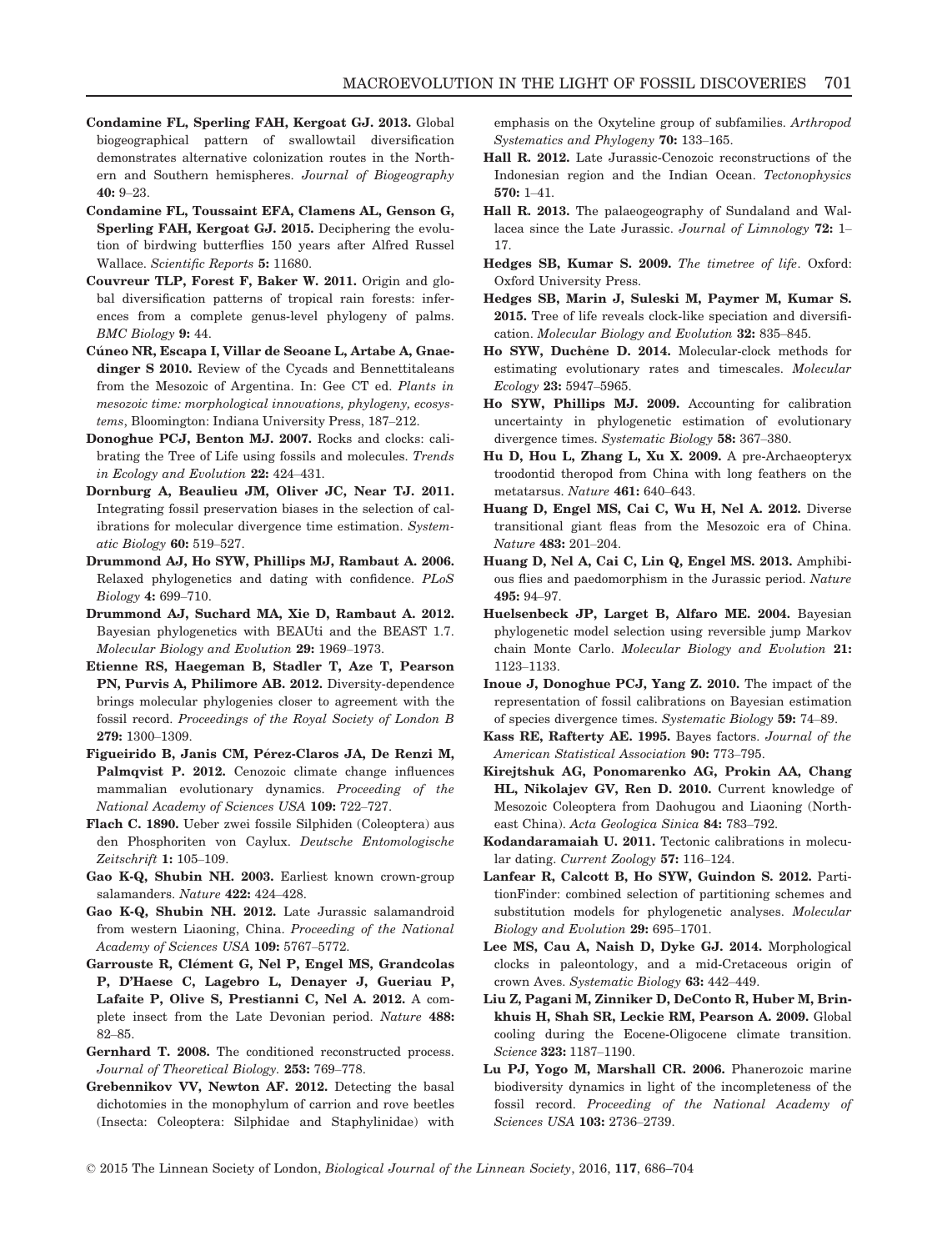- Lukoschek V, Scott Keogh J, Avise JC. 2012. Evaluating fossil calibrations for dating phylogenies in light of rates of molecular evolution: a comparison of three approaches. Systematic Biology 61: 22–43.
- Luo Z-X. 2007. Transformation and diversification in early mammal evolution. Nature 450: 1011-1019.
- McVay JD, Flores-Villela O, Carstens B. 2015. Diversification of North American natricine snakes. Biological Journal of the Linnean Society 116: 1–12.
- Meng Q-J, Ji Q, Zhang Y-G, Liu D, Grossnickle DM, Luo Z-X. 2015. An arboreal docodont from the Jurassic and mammaliaform ecological diversification. Science 347: 764– 768.
- Montes C, Cardona A, Jaramillo C, Pardo A, Silva JC, Valencia V, Ayala C, Pérez-Angel LC, Rodriguez-Parra LA, Ramirez V, Niño H. 2015. Middle Miocene closure of the Central American Seaway. Science 348: 226– 229.
- Morlon H. 2014. Phylogenetic approaches for studying diversification. Ecology Letters 17: 508-525.
- Morlon H, Parsons TL, Plotkin JB. 2011. Reconciling molecular phylogenies with the fossil record. Proceeding of the National Academy of Sciences USA 108: 16327–16332.
- Nel A, Roques P, Nel P, Prokin AA, Bourgoin T, Prokop J, Szwedo J, Azar D, Desutter-Grandcolas L, Wappler T, Garrouste R, Coty D, Huang D, Engel MS, Kirejtshuk G. 2013. The earliest known holometabolous insects. Nature 503: 257–261.
- Newton AF. 1997. Review of Agyrtidae (Coleoptera), with a new genus and species from New Zealand. Annales Zoologici Fennici 47: 111–156.
- Parham JF, Donoghue PCJ, Bell CJ, Calway TD, Head JJ, Holroyd PA, Inoue JG, Irmis RB, Joyce WG, Ksepka DT, Patane JSL, Smith ND, Tarver JE, van - Tuinen M, Yang Z, Angielczyk KD, Greenwood JM, Hipsley CA, Jacobs L, Makovicky PJ, Müller J, Smith KT, Theodor JM, Warnock RCM. 2012. Best practices for justifying fossil calibrations. Systematic Biology 61: 346– 359.
- Pearson PN, McMillan IK, Wade BS, Dunkley Jones T, Coxall HK, Bown PR, Lear CH. 2008. Extinction and environmental change across the Eocene-Oligocene boundary in Tanzania. Geology 36: 179–182.
- Pena C, Witthauer H, Kleckova I, Fric Z, Wahlberg N. ~ 2015. Adaptive radiations in butterflies: evolutionary history of the genus Erebia (Nymphalidae: Satyrinae). Biological Journal of the Linnean Society 116: 449–467.
- Quental TB, Marshall CR. 2010. Diversity dynamics: molecular phylogenies need the fossil record. Trends in Ecology and Evolution 25: 434–441.
- Quental TB, Marshall CR. 2013. How the Red Queen drives terrestrial mammals to extinction. Science 341: 290– 292.
- Rabosky DL. 2014. Automatic detection of key innovations, rate shifts, and diversity dependence on phylogenetic trees. PLoS ONE 9: e89543.
- Rabosky DL, Santini F, Eastman JM, Smith SA, Sidlauskas B, Chang J, Alfaro ME. 2013. Rates of specia-

tion and morphological evolution are correlated across the largest vertebrate radiation. Nature Communications 4: 1958.

- Rabosky DL, Grundler M, Anderson C, Title P, Shi JJ, Brown JW, Huang H, Larson JG. 2014. BAMMtools: an R package for the analysis of evolutionary dynamics on phylogenetic trees. Methods in Ecology and Evolution 5: 701–707.
- Rainford JL, Hofreiter M, Nicholson DB, Mayhew PJ. 2014. Phylogenetic distribution of extant richness suggests metamorphosis is a key innovation driving diversification in insects. PLoS ONE 9: e109085.
- Rambaut A, Suchard MA, Xie W, Drummond AJ. 2015. Tracer v1.6. Available: [http://tree.bio.ed.ac.uk/soft](http://tree.bio.ed.ac.uk/software/tracer)[ware/tracer](http://tree.bio.ed.ac.uk/software/tracer).
- Ree RH, Smith SA. 2008. Maximum likelihood inference of geographic range evolution by dispersal, local extinction, and cladogenesis. Systematic Biology 57: 4–14.
- Ronquist F, Teslenko M, Van der Mark P, Ayres DL, Darling A, Höhna S, Larget B, Liu L, Suchard MA, Huelsenbeck JP. 2012. MrBayes 3.2: efficient Bayesian phylogenetic inference and model choice across a large model space. Systematic Biology 61: 539–542.
- Rutschmann F. 2006. Molecular dating of phylogenetic trees: a brief review of current methods that estimate divergence times. Diversity and Distributions 12: 35–48.
- Sanders KL, Lee MS. 2007. Evaluating molecular clock calibrations using Bayesian analyses with soft and hard bounds. Biology Letters 3: 275–279.
- Selden PA, Shih C, Ren D. 2011. A golden orb-weaver spider (Araneae: Nephilidae: Nephila) from the Middle Jurassic of China. Biology Letters 7: 775–778.
- Seton M, Müller RD, Zahirovic S, Gaina C, Torsvik T, Shephard G, Talsma M, Gurnis M, Turner M, Maus S, Chandler M. 2012. Global continental and ocean basin reconstructions since 200 Ma. Earth Science Reviews 113: 212–270.
- Sikes DS, Venables C. 2013. Molecular phylogeny of the burying beetles (Coleoptera: Silphidae: Nicrophorinae). Molecular Phylogenetics and Evolution 69: 552–565.
- Sikes DS, Madge RB, Newton AF. 2002. A catalog of the Nicrophorinae (Coleoptera: Silphidae) of the world. Zootaxa 65: 1–304.
- Sikes DS, Madge RB, Trumbo ST. 2006. Revision of Nicrophorus in part: new species and inferred phylogeny of the nepalensis group based on evidence from morphology and mitochondrial DNA (Coleoptera: Silphidae: Nicrophorinae). Invertebrate Systematics 20: 305–365.
- Smith DM, Marcot JD. 2015. The fossil record and macroevolutionary history of the beetles. Proceedings of the Royal Society of London B 282: 20150060.
- Smith AB, Peterson KJ. 2002. Dating the time of origin of major clades: molecular clocks and the fossil record. Annual Review of Ecology, Evolution and Systematics 30: 65–88.
- Sohn J-C, Labandeira CC, Davis DR. 2015. The fossil record and taphonomy of butterflies and moths (Insecta, Lepidoptera): implications for evolutionary diversity and divergence-time estimates. BMC Evolutionary Biology 15: 12.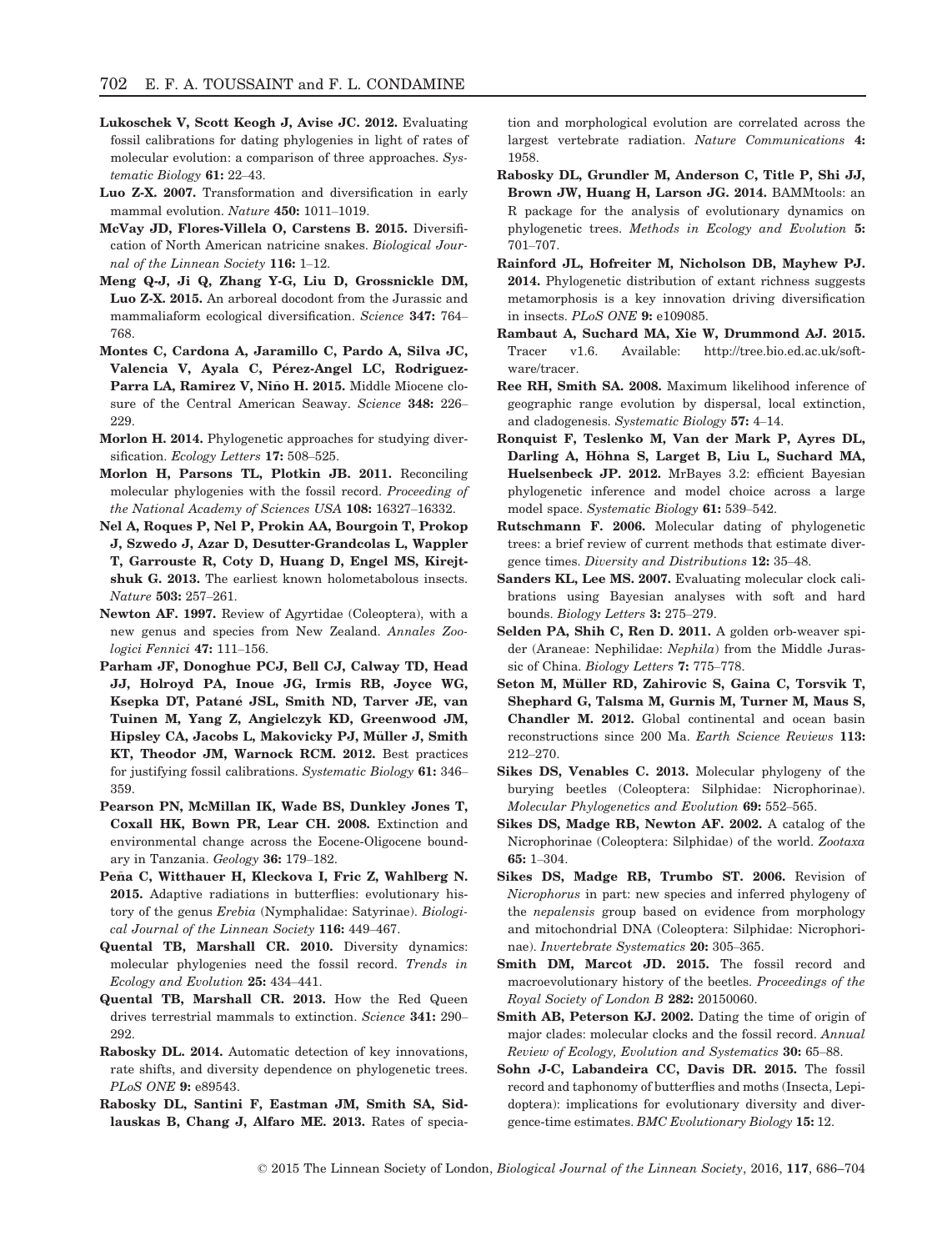- Stadler T. 2011. Mammalian phylogeny reveals recent diversification rate shifts. Proceeding of the National Academy of Sciences USA 108: 6187–6192.
- Su YC, Chang YH, Smith D, Zhu MS, Kuntner M, Tso IM. 2011. Biogeography and speciation patterns of the golden orb spider genus Nephila (Araneae: Nephilidae) in Asia. Zoological Science 28: 47–55.
- Swofford DL 2003. PAUP\*. Phylogenetic Analysis Using Parsimony (\*and Other Methods). Version 4. Sinauer Associates, Sunderland, Massachusetts.
- Sytsma KJ, Spalink D, Berger B. 2014. Calibrated chronograms, fossils, outgroup relationships, and root priors: reexamining the historical biogeography of Geraniales. Biological Journal of the Linnean Society 113: 29–49.
- Tamm K, Ramakrishnan U. 2015. Higher speciation and lower extinction rates influence mammal diversity gradients in Asia. BMC Evolutionary Biology 15: 11.
- Tänzler R, Toussaint EFA, Suhardjono YR, Balke M, Riedel A. 2014. Multiple transgressions of Wallace's line explain diversity of flightless Trigonopterus weevils on Bali. Proceedings of the Royal Society of London B 281: 20132528.
- Toussaint EFA, Sagata K, Surbakti S, Hendrich L, Balke M. 2013. Australasian sky islands act as a diversity pump facilitating peripheral speciation and complex reversal from narrow endemic to widespread ecological supertramp. Ecology and Evolution 3: 1031–1049.
- Toussaint EFA, Hall R, Monaghan MT, Sagata K, Ibalim S, Shaverdo HV, Vogler AP, Pons J, Balke M. 2014. The towering orogeny of New Guinea as a trigger for arthropod megadiversity. Nature Communications 5: 4001.
- Toussaint EFA, Condamine FL, Hawlitschek O, Watts CH, Porch N, Hendrich L, Balke M. 2015. Unveiling the diversification dynamics of Australasian predaceous diving beetles in the Cenozoic. Systematic Biology 64: 3–24.
- Wang X, Zhou Z, He H, Jin F, Wang Y, Zhang J, Wang Y, Xu X, Zhang F. 2005. Stratigraphy and age of the Daohugou bed in Ningcheng, Inner Mongolia. Chinese Science Bulletin 50: 2369–2376.
- Warnock RCM, Parham JF, Joyce WG, Lyson TR, Donoghue PCJ. 2015. Calibration uncertainty in molecular dating analyses: there is no substitute for the prior evaluation of time priors. Proceedings of the Royal Society of London B 282: 20141013.
- Webb SD. 2006. The great American biotic interchange: patterns and processes. Annals of the Missouri Botanical Garden 93: 245–257.
- Xu X, Zheng X, You H. 2010. Exceptional dinosaur fossils show ontogenetic development of early feathers. Nature 464: 1338–1341.
- Xu X, You H, Du K, Han F. 2011. An Archaeopteryx-like theropod from China and the origin of Avialae. Nature 475: 465–470.
- Xu X, Zheng X, Sullivan C, Wang X, Xing L, Wang Y, Zhang X, O'Connor JK, Zhang F, Pan Y. 2015. A bizarre Jurassic maniraptoran theropod with preserved evidence of membranous wings. Nature 521: 70-73.
- Yang Z, Rannala B. 2006. Bayesian estimation of species divergence times under a molecular clock using fossil calibrations with soft bounds. Molecular Biology and Evolution 23: 212–226.
- Yuan C-X, Ji Q, Meng Q-J, Tabrum AR, Luo Z-X. 2013. Earliest evolution of Multituberculate mammals revealed by a new Jurassic fossil. Science 341: 779.
- Zachos J, Pagani M, Sloan L, Thomas E, Billups K. 2001. Trends, rhythms, and aberrations in global climate 65 Ma to present. Science 292: 686–693.
- Zhang F, Zhou Z, Xu X, Wang X, Sullivan C. 2008. A bizarre Jurassic maniraptoran from China with elongate ribbon-like feathers. Nature 455: 1105–1108.
- Zhou CF, Wu S, Martin T, Luo Z-X. 2013. A Jurassic mammaliaform and the earliest mammalian evolutionary adaptations. Nature 500: 163–167.

## SUPPORTING INFORMATION

Additional Supporting Information may be found online in the supporting information tab for this article:

Figure S1. Parameters of the prior distributions as specified in BEAUti for the Bayesian dating analyses. The first panel (a) shows the prior exponential distributions and respective BEAUti parameters for each calibrated node in the calibration sets I and II. The second panel (b) shows the prior lognormal distributions and respective BEAUti parameters for each calibrated node in the calibration sets I and II.

Figure S2. Time-calibrated trees of silphids (including the burying beetle clade, genus Nicrophorus) for the two calibration sets indicating the 95% credibility intervals for each node. The two-first are obtained with the exponential prior, the two following with the lognormal prior, and the two last with the uniform prior.

Figure S3. Convergence of the BAMM analysis with the chronogram reconstructed with the *first* calibration set. (a) The stationary of the MCMC before applying a burn-in. (b) The posterior distribution of number of shifts estimated before applying a burn-in. (c) The stationary of the MCMC after removing the burn-in phase. (d) The posterior distribution of number of shifts estimated after removing the burn-in phase.

**Figure S4.** Convergence of the BAMM analysis with the chronogram reconstructed with the *second* calibration set. (a) The stationary of the MCMC before applying a burn-in. (b) The posterior distribution of number of shifts estimated before applying a burn-in. (c) The stationary of the MCMC after removing the burn-in phase. (d) The posterior distribution of number of shifts estimated after removing the burn-in phase.